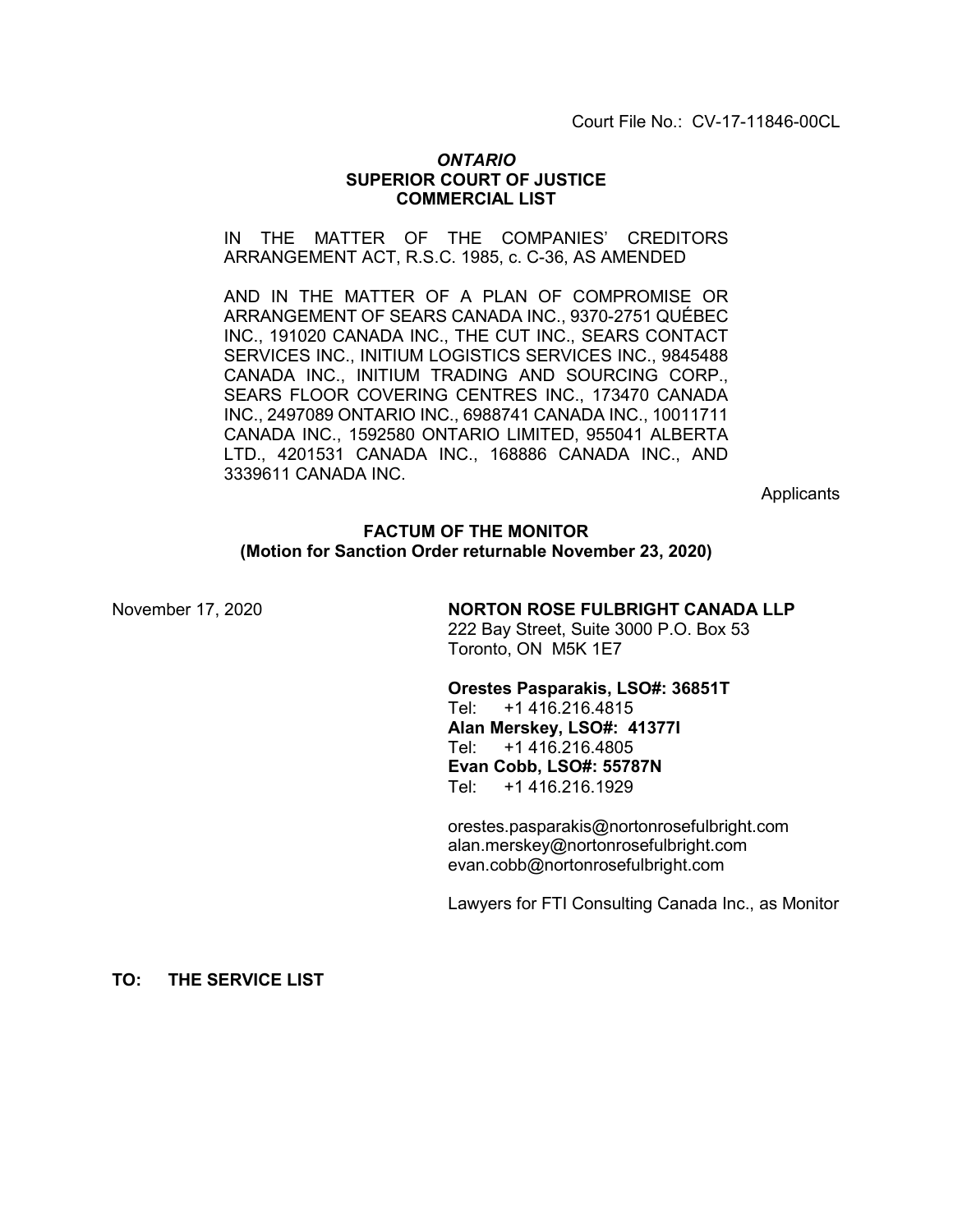Court File No.: CV-17-11846-00CL

### *ONTARIO* **SUPERIOR COURT OF JUSTICE COMMERCIAL LIST**

IN THE MATTER OF THE COMPANIES' CREDITORS ARRANGEMENT ACT, R.S.C. 1985, c. C-36, AS AMENDED

AND IN THE MATTER OF A PLAN OF COMPROMISE OR ARRANGEMENT OF SEARS CANADA INC., 9370-2751 QUÉBEC INC., 191020 CANADA INC., THE CUT INC., SEARS CONTACT SERVICES INC., INITIUM LOGISTICS SERVICES INC., 9845488 CANADA INC., INITIUM TRADING AND SOURCING CORP., SEARS FLOOR COVERING CENTRES INC., 173470 CANADA INC., 2497089 ONTARIO INC., 6988741 CANADA INC., 10011711 CANADA INC., 1592580 ONTARIO LIMITED, 955041 ALBERTA LTD., 4201531 CANADA INC., 168886 CANADA INC., AND 3339611 CANADA INC.

**Applicants** 

### **FACTUM OF THE MONITOR (Motion for Sanction Order returnable November 23, 2020)**

#### **PART I - OVERVIEW**

1 FTI Consulting Canada Inc., in its capacity as court-appointed Monitor of Sears Canada Inc. ("**Sears Canada**") and the other applicants listed above (collectively with Sears Canada and Sears Connect,<sup>[1](#page-1-0)</sup> the "Sears Canada Entities") seeks an Order (the "Plan Sanction Order"), among other things, sanctioning the Sears Canada Entities' Joint Amended and Restated Plan of Compromise or Arrangement dated November 17, 2020 (the "**Plan**") pursuant to the *Companies' Creditors Arrangement Act* (Canada) (the "**CCAA**"). [2](#page-1-1)

2 The Plan is intended to complete the orderly wind-down of the business and affairs of the Sears Canada Entities. It achieves a global resolution of these CCAA proceedings and is the

<span id="page-1-0"></span> <sup>1</sup> The relief granted pursuant to the Initial Order was also extended to Sears Connect, a partnership forming part of the applicants former business and operations.

<span id="page-1-1"></span> $2$  Any capitalized terms used but not defined herein have the meanings given to them in the Plan, a copy of which is attached as Appendix "A" to the Plan Sanction Order, Monitor's Motion Record, Tab 5(a).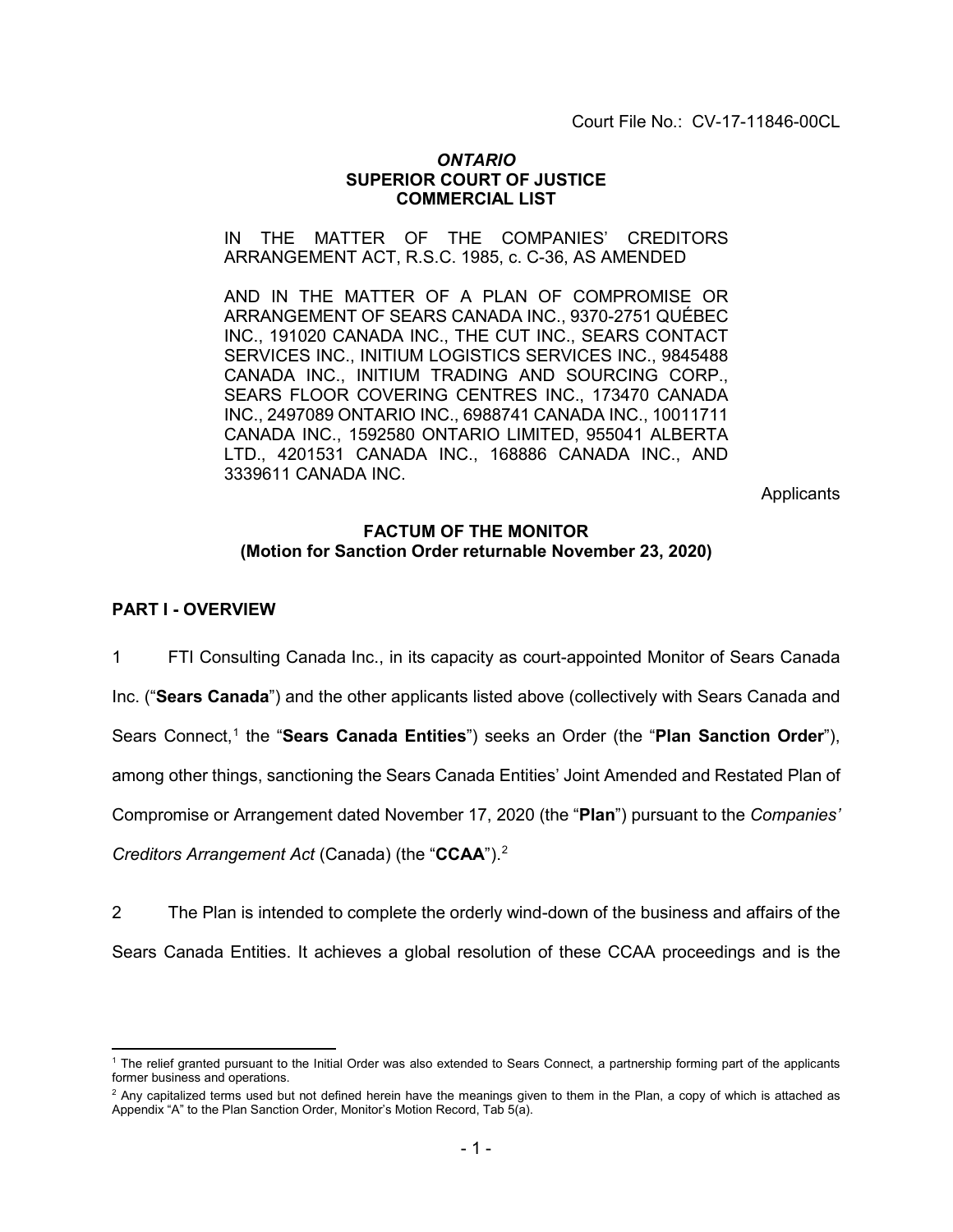product of negotiations and consultation with key stakeholders. If sanctioned by this Court and implemented, the Plan would:

- (a) effect a compromise and settlement of all Affected Claims in exchange for distributions to Affected Unsecured Creditors with Proven Affected Unsecured Claims;
- (b) facilitate distributions to creditors in a timely and efficient manner;
- (c) implement the resolution of a number of significant claims against the Sears Canada Entities, including with respect to the quantum and priority of the claim for the wind-up deficiency for the Sears Pension Plan (the "**Pension Claim**"), and a class action claim by certain of the "Sears Hometown" dealers; and
- (d) provide a mechanism for the distribution of Sears Canada's share of the proceeds of the settlement of litigation related to the 2013 Sears Canada dividend to those Affected Unsecured Creditors of Sears Canada who did not opt out of participation in the costs and benefits of that litigation.

3 The Monitor believes that the Plan is the best option to provide certainty of distributions to the Sears Canada Entities' creditors and complete the final material steps in these CCAA Proceedings.

4 At the creditors' meetings held on November 16, 2020 (the "**Meetings**") substantially all creditors who voted at the Meetings voted in favour of the Plan. This included votes by Employee Representative Counsel, on behalf of the former employees they represent, Pension Representative Counsel, on behalf of the retirees they represent, and Morneau Shepell Ltd., as administrator of the Sears Pension Plan (the "**Pension Plan Administrator**").

- 2 -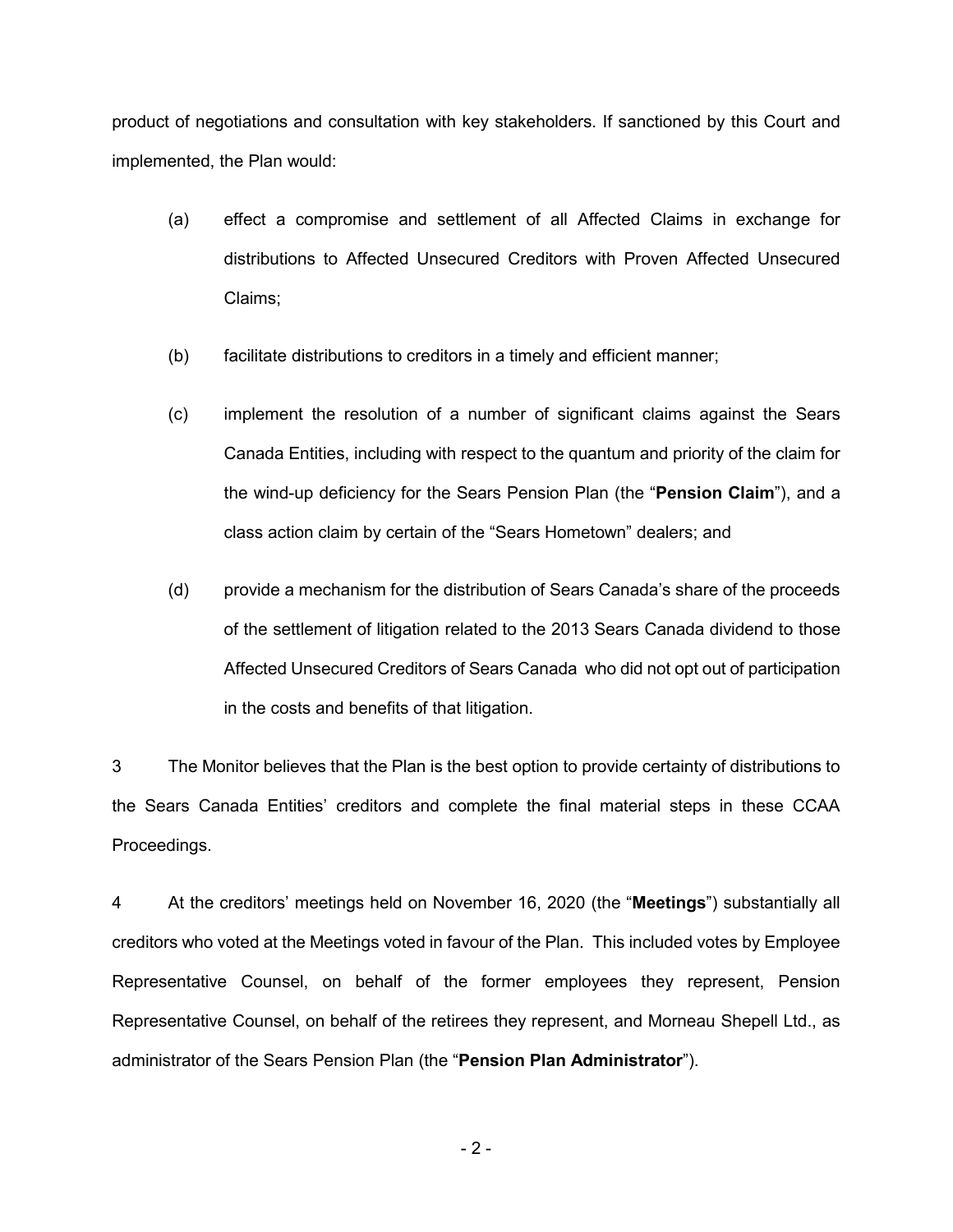5 For the reasons set out herein, the Monitor submits that the Plan should be sanctioned pursuant to section 6 of the CCAA.

#### **PART II - THE FACTS**

6 The facts with respect to this motion are more fully set out in the Monitor's 29th Report dated February 6, 2019 (the ("Plan Report") and Second Supplement to the 29<sup>th</sup> Report of the Monitor, dated October 22, 2020 (the "**Updated Plan Report**"). [3](#page-3-0) Additional facts regarding the results of the Meetings are set out in the Monitor's 42<sup>nd</sup> Report dated November 17, 2020 (the "**Sanction Report**"). [4](#page-3-1)

#### **A. Background**

7 On June 22, 2017, the Sears Canada Entities obtained an Initial Order under the CCAA, and have since closed all of their stores, discontinued their operations, and liquidated their assets in an effort to maximize recoveries for their creditors.

8 In the summer of 2018, the Sears Canada Entities, with the assistance of Regional Senior Justice Morawetz, initiated a mediation process (the "**Mediation**") to facilitate a resolution of certain material disputed claims.

9 The Monitor reached an agreement with substantially all landlords for the valuation of their claims, subject to limited exceptions, and also reached an agreement with the Pension Parties on the terms of a resolution of the priority and quantum of the Pension Claim for the wind-up deficiency under the defined benefit component of the Sears Pension Plan (the "**Pension Resolution**").

<span id="page-3-0"></span> $3$  A copy of the Plan Report, without appendices, is included in the Monitor's Motion Record at Tab 3, while a copy of the Updated Plan Repor**t**, without Appendices, is included in the Monitor's Motion Record at Tab 4.

<span id="page-3-1"></span><sup>4</sup> The Sanction Report is included in the Monitor's Motion Record at Tab 5.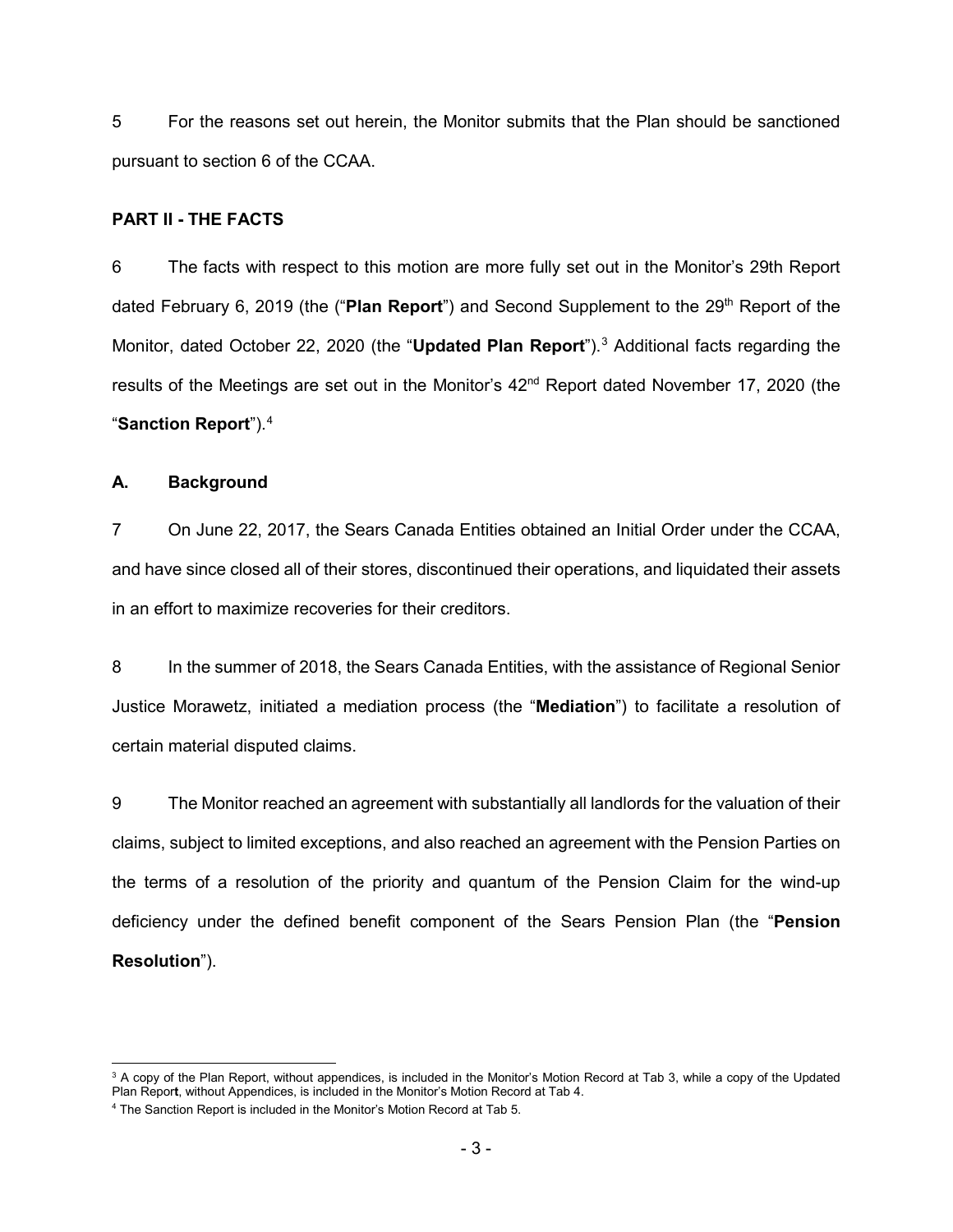10 An agreement was also reached on the resolution of a class action claim by certain of the "Sears Hometown" store dealers, as made by the Dealer Representative Plaintiff on their behalf.<sup>[5](#page-4-0)</sup>

11 On December 3, 2018, the Court authorized the Monitor and the court-appointed Litigation Trustee to pursue certain claims arising from a \$509 million dividend paid to Sears Canada's shareholders in 2013 (the "**Estate 2013 Dividend Litigation**"), and the Court further lifted the stay of proceedings to allow claims by each of the Pension Plan Administrator and the Dealer Representative Plaintiff, each also arising from such 2013 dividend, to proceed (collectively with the Estate 2013 Dividend Litigation, the "**Dividend Litigation**"). [6](#page-4-1)

12 All claims in the Dividend Litigation are now the subject of settlement agreements that were approved by the Court.<sup>[7](#page-4-2)</sup>

13 The Monitor obtained an Amended and Restated Meetings Order on October 27, 2020 accepting the filing of the Plan on behalf of the Sears Canada Entities and authorizing the Monitor to proceed with the Meetings for creditors to vote upon the Plan.

#### **B. The Plan**

# **i. Overview**

14 The purpose of the Plan is to provide for (a) the distribution of the Applicants' remaining funds to their creditors in accordance with their legal entitlements and agreed upon settlements; (b) implement the terms of the settlements agreed to in connection with the Mediation described above; and (c) provide a mechanism for the distribution of Sears Canada's share of the proceeds of the settlement of the Dividend Litigation for the benefit of Affected Unsecured Creditors of Sears Canada who did not opt out of sharing in the costs and benefits of the pursuit of such litigation,

<span id="page-4-0"></span> <sup>5</sup> Plan Report, paras. 8-11, Monitor's Motion Record, Tab 3.

<span id="page-4-1"></span><sup>&</sup>lt;sup>6</sup> Plan Report, para. 12, Monitor's Motion Record, Tab 3.

<span id="page-4-2"></span><sup>7</sup> Updated Plan Report, para. 15(a), Monitor's Motion Record, Tab 4.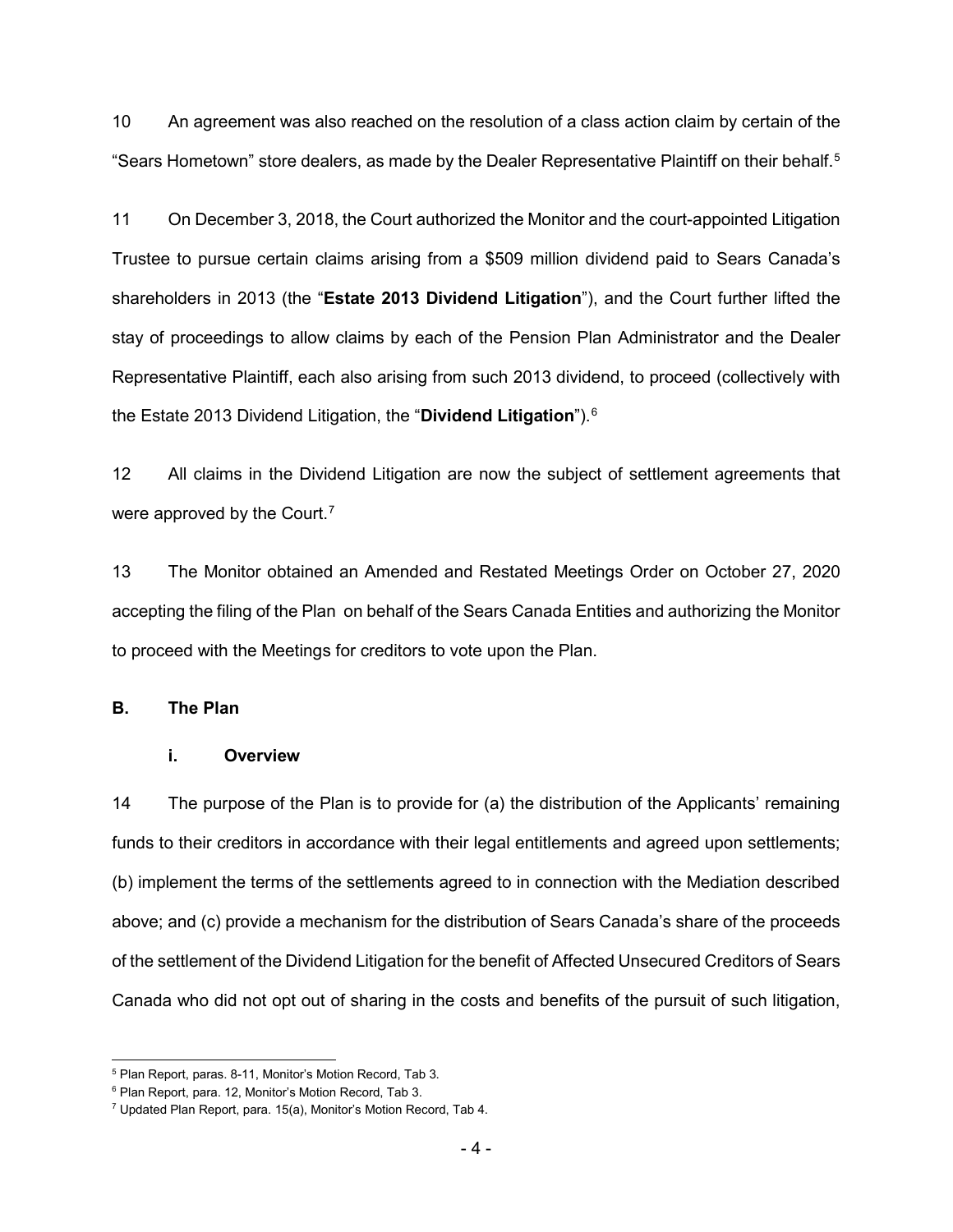all in the expectation that all persons with an economic interest in the Sears Canada Entities will derive a greater benefit from the implementation of the Plan than would result from any alternative, including and in particular, a bankruptcy.[8](#page-5-0)

15 The Plan provides for the settlement of all proven Affected Claims in exchange for the consideration provided in the Plan. The Plan also provides for certain releases of the Released Parties described therein.

16 If approved and implemented, the Plan would enable distributions to be made to Affected Creditors efficiently and without delay, effect the settlement of numerous material claims, including the Pension Claim, and thereby substantially advance the important goal of bringing these proceedings, which affect the interests of a very large number of Affected Creditors (including many thousands of former employees and retirees), to completion.[9](#page-5-1)

17 In general terms, the Plan contemplates that:

- (a) For the purposes of voting on the Plan and receiving distributions thereunder, there would be two classes of Affected Unsecured Creditors, being:
	- (i) all Affected Unsecured Creditors of any of the Sears Canada Entities *other* than Former Corbeil and the SLH Parties; and
	- (ii) all Affected Unsecured Creditors of the SLH Parties;

with the creditors of Former Corbeil being paid in full. [10](#page-5-2)

<span id="page-5-0"></span> <sup>8</sup> Updated Plan Report, para. 16, Monitor's Motion Record, Tab 4.

<span id="page-5-1"></span><sup>&</sup>lt;sup>9</sup> Sanction Report, para. 37, Monitor's Motion Record, Tab 2.

<span id="page-5-2"></span><sup>10</sup> Updated Plan Report, paras. 18-23, Monitor's Motion Record, Tab 4.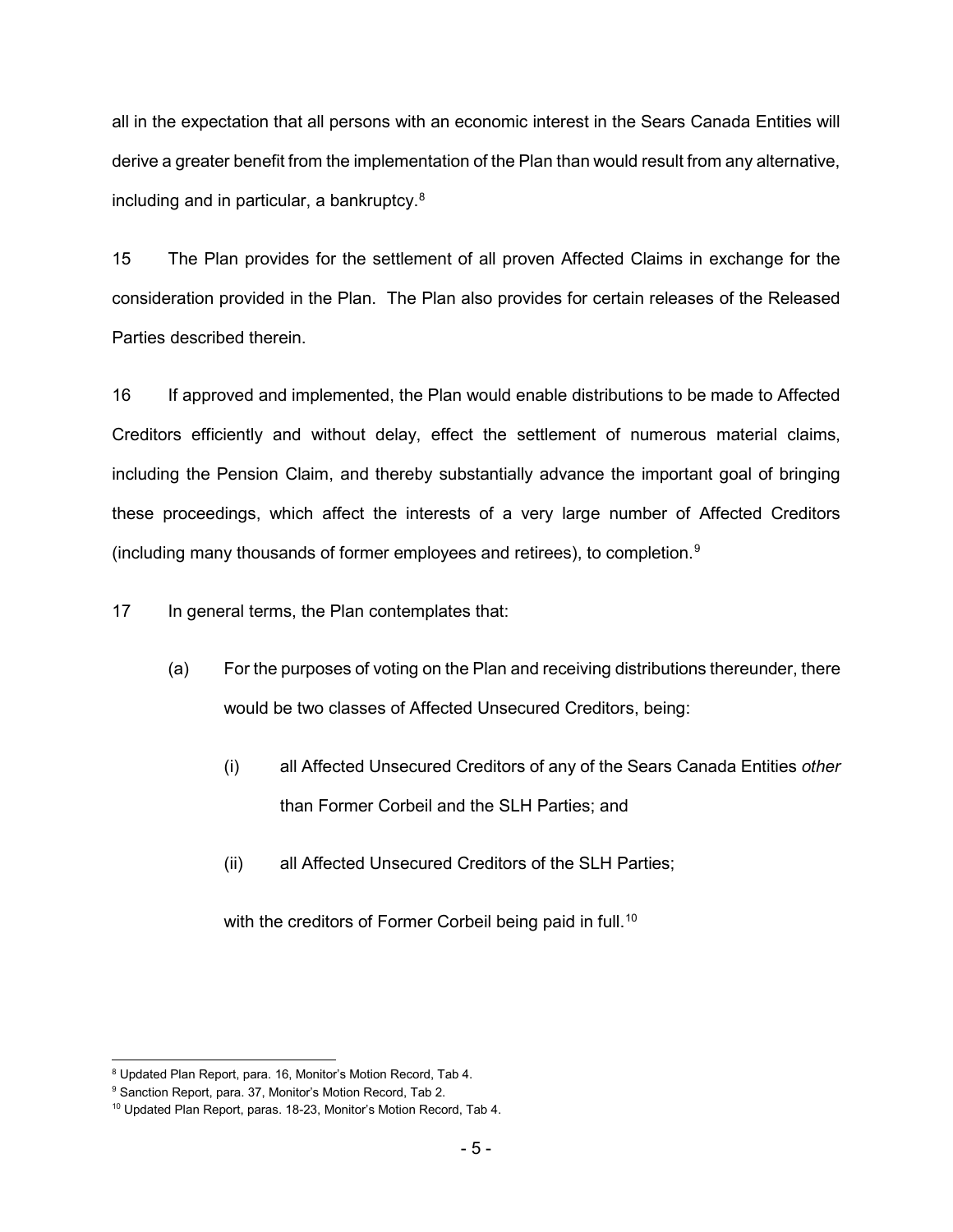- (b) The Pension Claim will be allowed as a single Affected Unsecured Claim for voting purposes in the amount of \$260.2 million (allocated 96% against Sears Canada and 4% against Former SLH) and allowed for distribution purposes at a value 2.5 times the value such claim as filed, subject to certain adjustments. $^{\rm 11}$  $^{\rm 11}$  $^{\rm 11}$
- (c) Affected Unsecured Creditors with proven claims will receive a *pro rata* share of the cash pool available to their respective Unsecured Creditor Class, after accounting for all costs of the CCAA Proceedings, priority payment amounts, reserves and intercompany distributions, subject to exceptions as follows:
	- (i) Affected Unsecured Creditors of Sears Canada who did not opt out of sharing in the costs and benefits of the pursuit of the Estate 2013 Dividend Litigation will receive their *pro rata* share of the net recoveries to Sears Canada from the settlement of the Dividend Litigation.
	- (ii) Potential Claims arising from Warranties purchased on Sears Canada products prior to the commencement of these proceedings would be addressed under a separate process, described in greater detail in the Plan Report, that establishes a pool of funds for distribution on account of such claims and a process to solicit and review such claims.
	- (iii) The Plan provides for a payment of \$2,272.72 per leased store location to each Landlord that entered into a settlement agreement in respect of landlord claims, as a reimbursement of such landlord's costs incurred as a part of the negotiation of the Sears Canada Entities' global landlord claim settlement agreed to under the Mediation.

<span id="page-6-0"></span> <sup>11</sup> Updated Plan Report, para. 26, Monitor's Motion Record, Tab 4.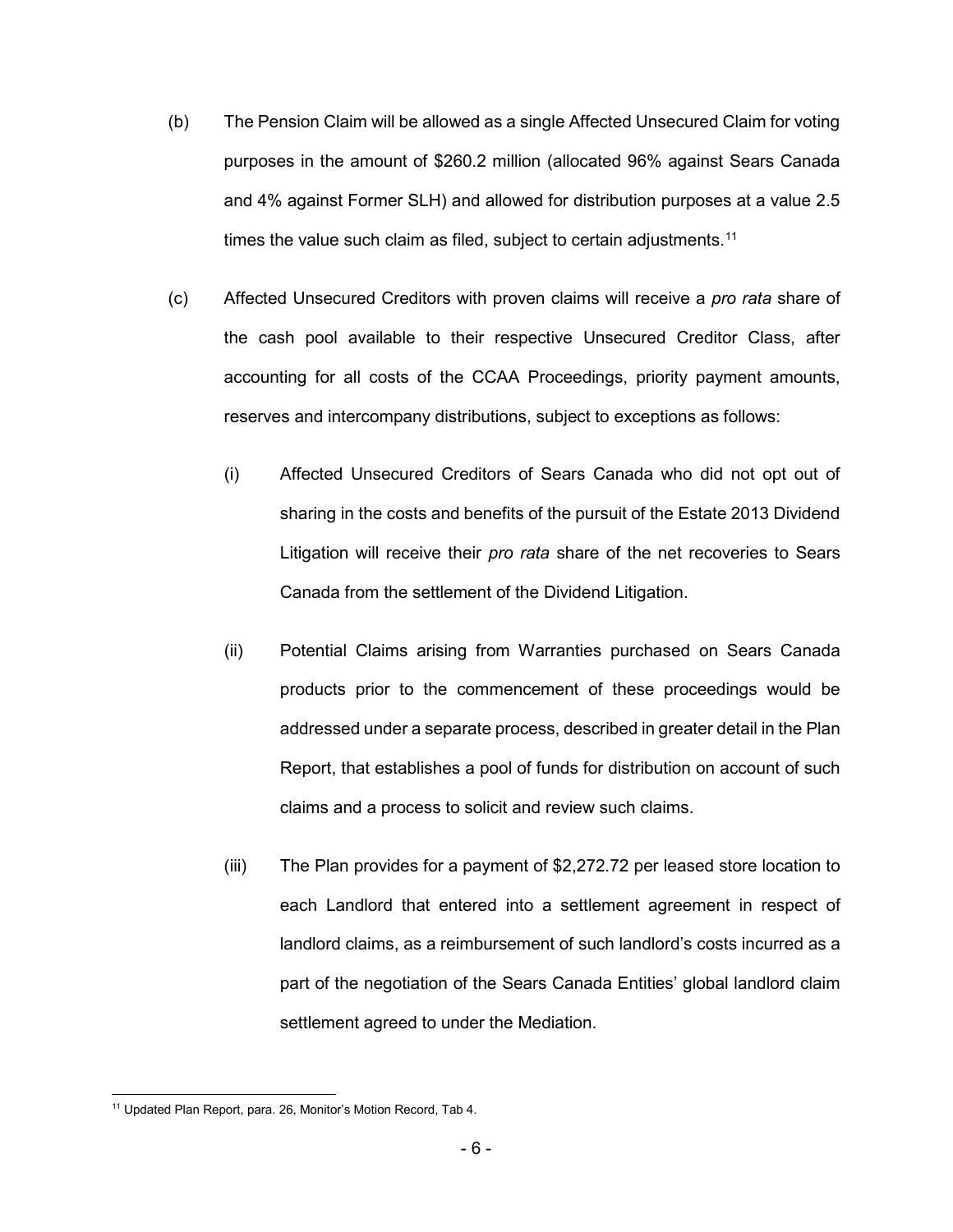(iv) The Dealer Representative Plaintiff will receive a payment of \$334,495 and will share *pro rata* (based on an \$80 million claim value) in Sears Canada's net recoveries from the settlement of the Estate 2013 Dividend Litigation over \$10 million (and shall return the first \$334,495 received from such recoveries).<sup>[12](#page-7-0)</sup>

18 The Plan provides for releases in favour of (a) the Sears Canada Entities' current and former directors, officers and employees, as well as certain counsel and advisors who have assisted in these CCAA Proceedings, and the Settling Defendants in the Dividend Litigation; (b) FTI Consulting Canada Inc., including in its capacity as Monitor and as receiver, its affiliates, and their respective directors, officers, employees, legal counsel and agents; and (c) Employee Representative Counsel, Pension Representative Counsel, and the Court-appointed pension and employee representatives.

19 The Plan does *not* release the Non-Released Claims, including claims in respect of any Released Party's obligations under the Plan, certain claims against employees of the Sears Canada Entities to the extent of available insurance, as well as liability for fraud or wilful misconduct, and other claims that are not permitted to be compromised or released under the CCAA, particularly claims under section 5.1(2) of the CCAA, other than claims released pursuant to the settlement of the Dividend Litigation.<sup>[13](#page-7-1)</sup>

20 Claims not affected by the Plan also include claims against the Sears Canada Entities to the extent of available insurance.

<span id="page-7-0"></span> <sup>12</sup> Updated Plan Report, paras. 28-36, Monitor's Motion Record, Tab 4.

<span id="page-7-1"></span><sup>13</sup> Updated Plan Report, paras. 38, Monitor's Motion Record, Tab 4.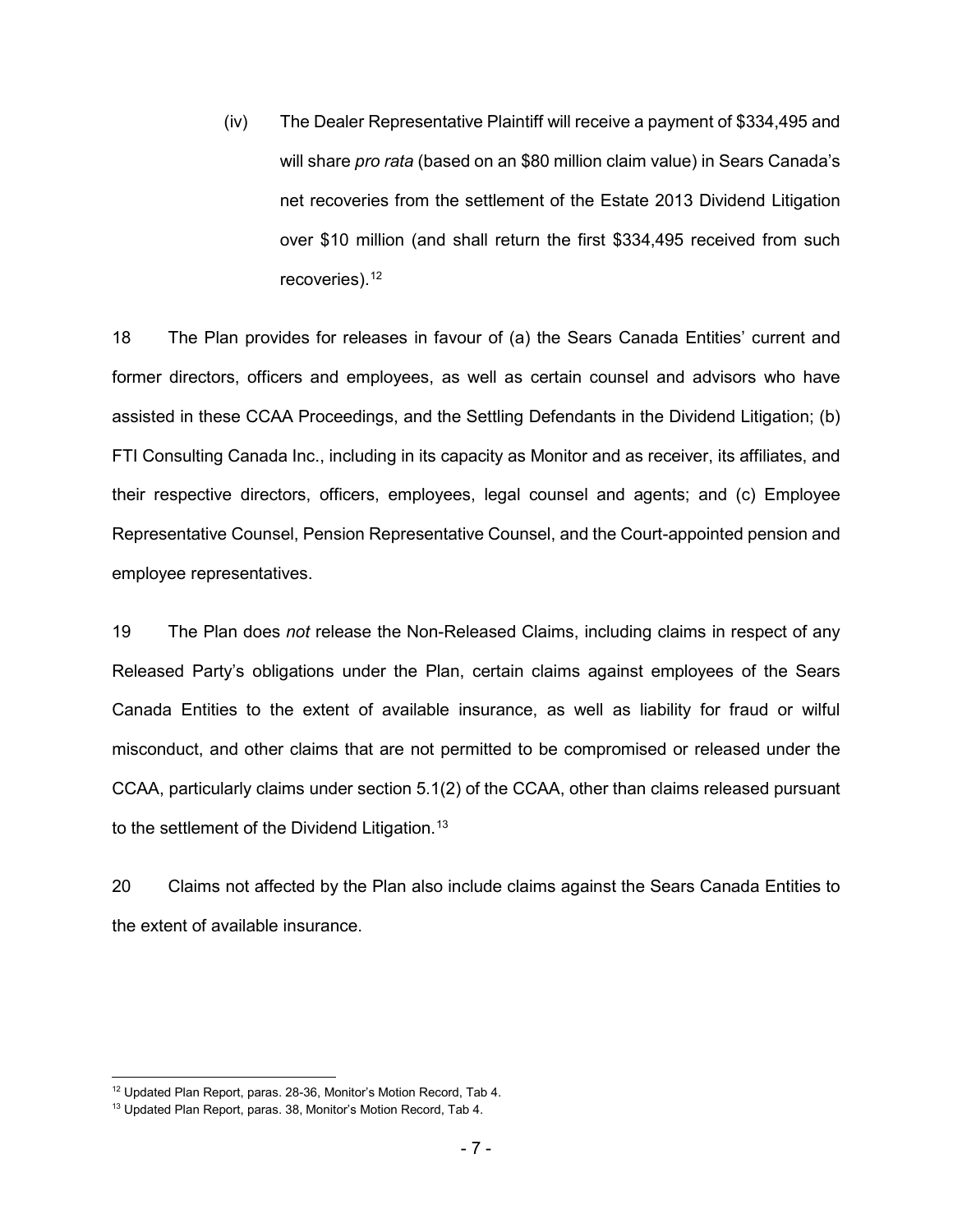#### **ii. Amendments to the Plan**

21 Non-material amendments have been made to the Plan following the Meetings. The Plan, as amended, together with a blackline of the changes, was attached to the Monitor's Motion Record, which was posted on the Monitor's website, delivered to the Service List and filed with the Court. The Monitor seeks approval of the Plan including these additional amendments as permitted under Section 11.5 of the Plan. [14](#page-8-0)

# **C. Meetings of Creditors**

22 The Meetings were held on November 16, 2020. A quorum was present at each of the Meetings and they proceeded in accordance with the terms of the Amended and Restated Meetings Order granted on October 27, 2020.

23 At the Meetings, (a) 100% (by number) and 100% (by dollar value) of Affected Unsecured Creditors in the Sears Creditor Class and (b) 99.7% (by number) and 99.7% (by dollar value) of Affected Unsecured Creditors in the SLH Creditor Class, who voted at the Meetings by proxy cast their votes in favour of the resolution to approve the Plan.<sup>[15](#page-8-1)</sup>

# **PART III - ISSUES AND THE LAW**

24 The issues to be considered on this motion are whether:

- (a) the Court should sanction the Plan; and
- (b) approval of the releases is appropriate in the circumstances of the Plan.

<span id="page-8-0"></span><sup>&</sup>lt;sup>14</sup> Sanction Report, para. 38, Monitor's Motion Record, Tab 2.

<span id="page-8-1"></span><sup>15</sup> Sanction Report, para. 23, Monitor's Motion Record, Tab 2.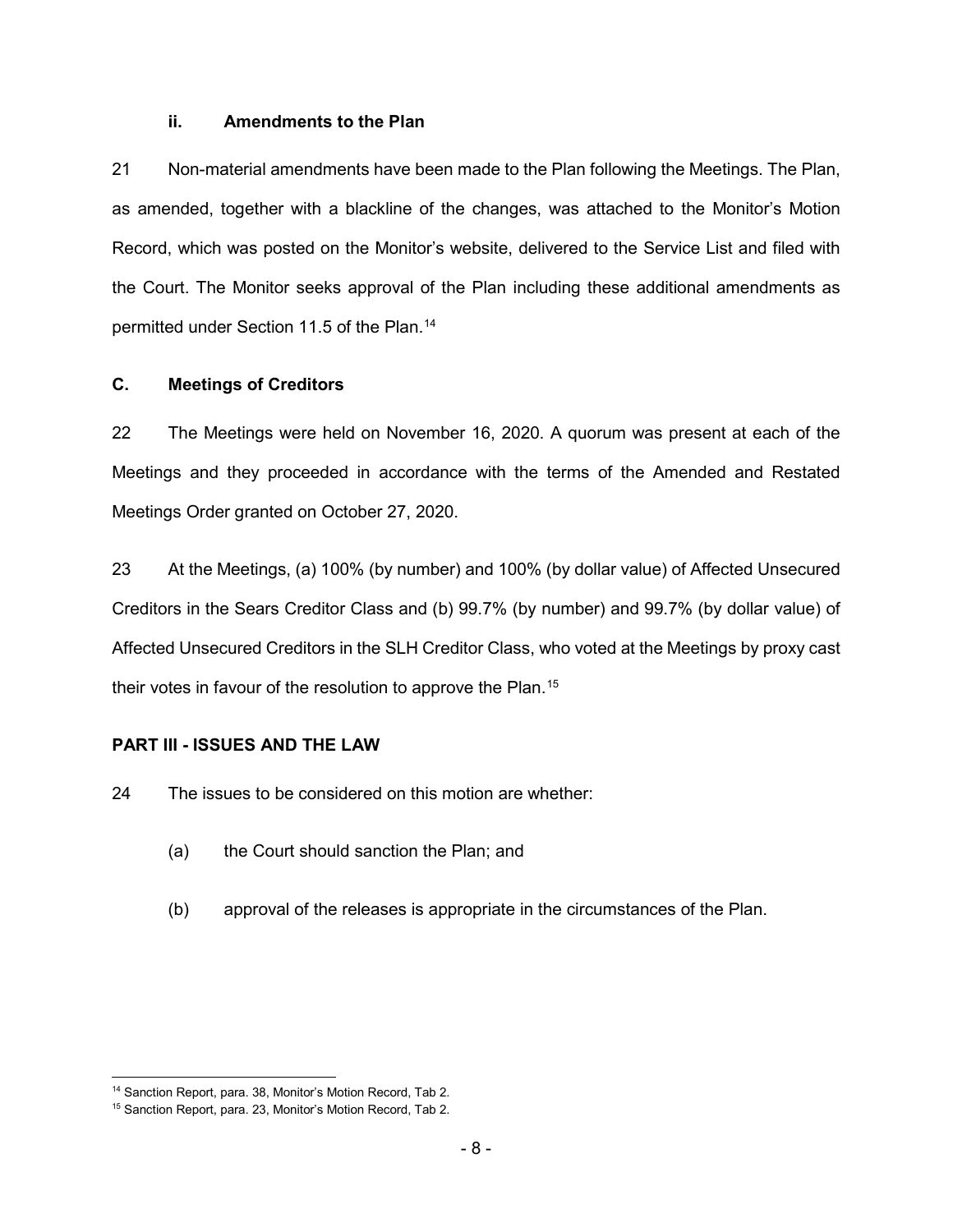# **A. The Requirements For Plan Approval Have Been Met**

25 Section 6 of the CCAA provides that a compromise or arrangement is binding on all creditors if a majority in number representing two-thirds in value of the classes of creditors present and voting at a meeting of creditors approve the compromise or arrangement and the compromise or arrangement has been sanctioned by the Court.<sup>[16](#page-9-0)</sup>

26 Each class of the Sears Canada Entities' Affected Unsecured Creditors, in both number and value, voted in favour of the Plan at the Meetings by majorities overwhelmingly in excess of the required threshold under the CCAA, thus satisfying the first requirement set out in Section 6 of the CCAA.

27 Having satisfied the voting criteria, the issue before the Court is whether it should approve and sanction the Plan.<sup>[17](#page-9-1)</sup>

28 The exercise of the Court's authority to sanction a CCAA plan is a matter of discretion. The criteria to be satisfied in seeking the Court's approval of a plan of compromise or arrangement are well established:

- (a) there must be strict compliance with all statutory requirements;
- (b) all materials filed and procedures carried out must be examined to determine if anything has been done or purported to have been done which is not authorized by the CCAA; and
- $(c)$  the plan must be fair and reasonable.  $18$

<span id="page-9-0"></span> <sup>16</sup> CCAA, s. 6

<span id="page-9-2"></span><span id="page-9-1"></span><sup>17</sup> *Northland Properties Ltd. (Re)*, (1988)[, 73 C.B.R. \(N.S.\) 175](http://canlii.ca/t/22kc4) (B.C.S.C.) at para. 23, affirmed (1989[\) 73 C.B.R. \(N.S.\) 195](http://canlii.ca/t/216mc) (B.C.C.A.). <sup>18</sup> *Canadian Airlines Corp*. (*Re)*,[2000 ABQB 442](http://canlii.ca/t/5n40) at para 60 [*Canadian Airlines*], leave to appeal denied [2000 ABCA 238,](http://canlii.ca/t/5rq0) affirmed [2001 ABCA 9,](http://canlii.ca/t/5rn7) leave to appeal to SCC denied, [2001] S.C.C.A. No. 60; See also *SkyLink Aviation Inc. (Re)* , [2013 ONSC 2519](http://canlii.ca/t/fz4b5) at para. 26 [*SkyLink*].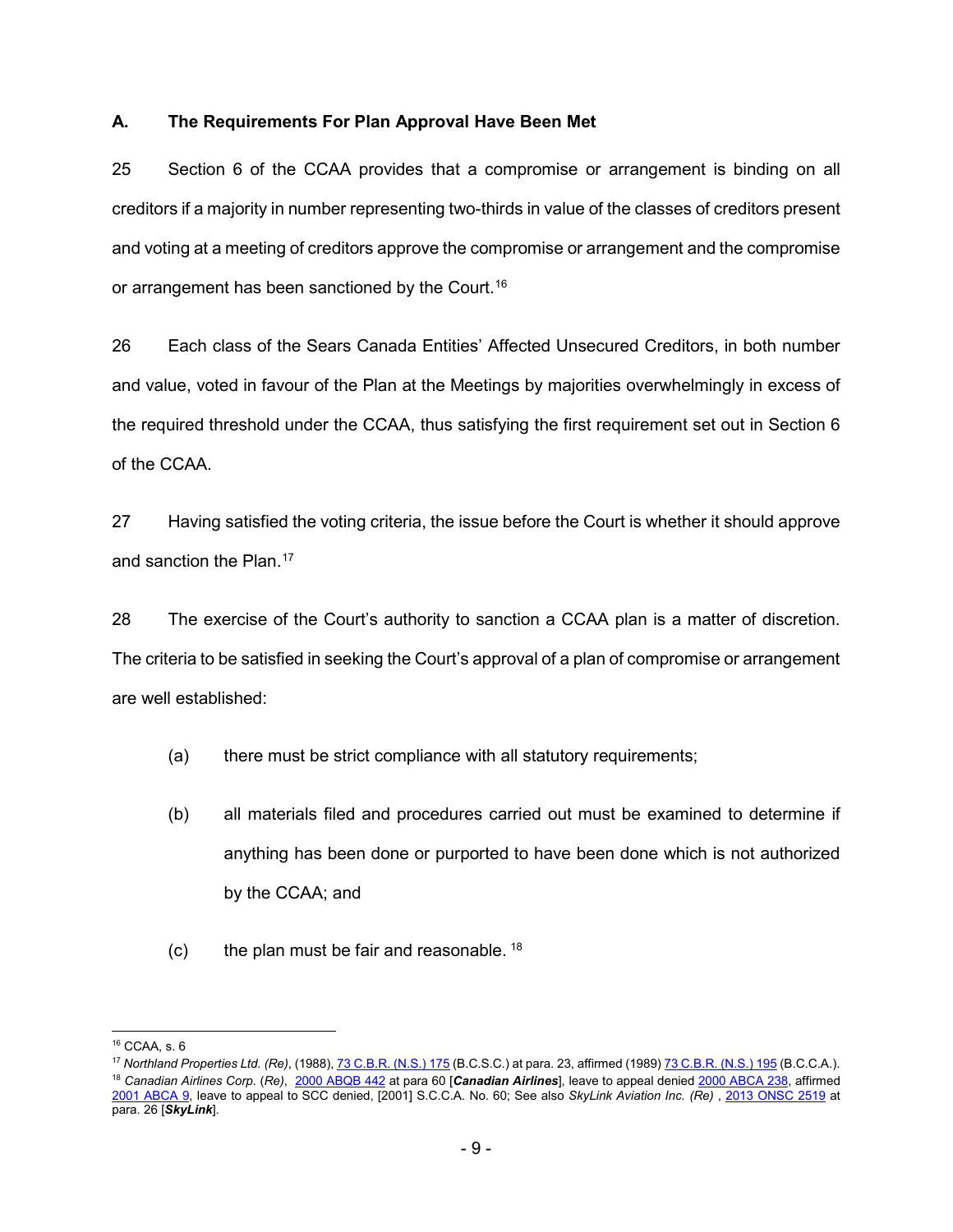### **i. Strict Compliance With Statutory Requirements**

29 Both the first and second requirements of the sanction test refer to compliance with the requirements of the CCAA and the various Orders granted in these CCAA proceedings.[19](#page-10-0)

30 The Sears Canada Entities have complied with the requirements of the CCAA, the Amended and Restated Meetings Order and all other Orders granted by the Court in these proceedings. In particular:

- (a) in granting the Initial Order, this Court found that the Applicants qualified as "debtor companies" under the CCAA and that the Applicants' liabilities far exceeded the CAD \$5 million threshold under the CCAA;
- (b) prescribed notices to creditors and other interested persons as required under the Amended and Restated Meetings Order were delivered and given within the timeframes and in the manner required thereby; $^{\rm 20}$  $^{\rm 20}$  $^{\rm 20}$
- (c) the classification of the Sears Canada Entities' Affected Unsecured Creditors into two voting classes—namely the Sears Creditor Class and the SLH Creditor Class—with one additional class of creditors of Former Corbeil receiving distributions but not a vote as they will be paid in full—was approved by this Court under the Amended and Restated Meetings Order; $^{\rm 21}$  $^{\rm 21}$  $^{\rm 21}$
- (d) the Meetings were properly constituted and the voting was properly carried out in accordance with the Amended and Restated Meetings Order; and

<span id="page-10-0"></span> <sup>19</sup> <sup>O</sup>*lympia & York Developments Ltd. v. Royal Trust Co.*, (1993)[, 17 C.B.R. \(3d\) 1](http://canlii.ca/t/g1h36) at para. 19 (ON. Gen. Div.) [*Olympia & York*].

<span id="page-10-1"></span><sup>20</sup> Sanction Report, para. 19, Monitor's Motion Record, Tab 2.

<span id="page-10-2"></span><sup>&</sup>lt;sup>21</sup> Sanction Report, para, 9, Monitor's Motion Record, Tab 2.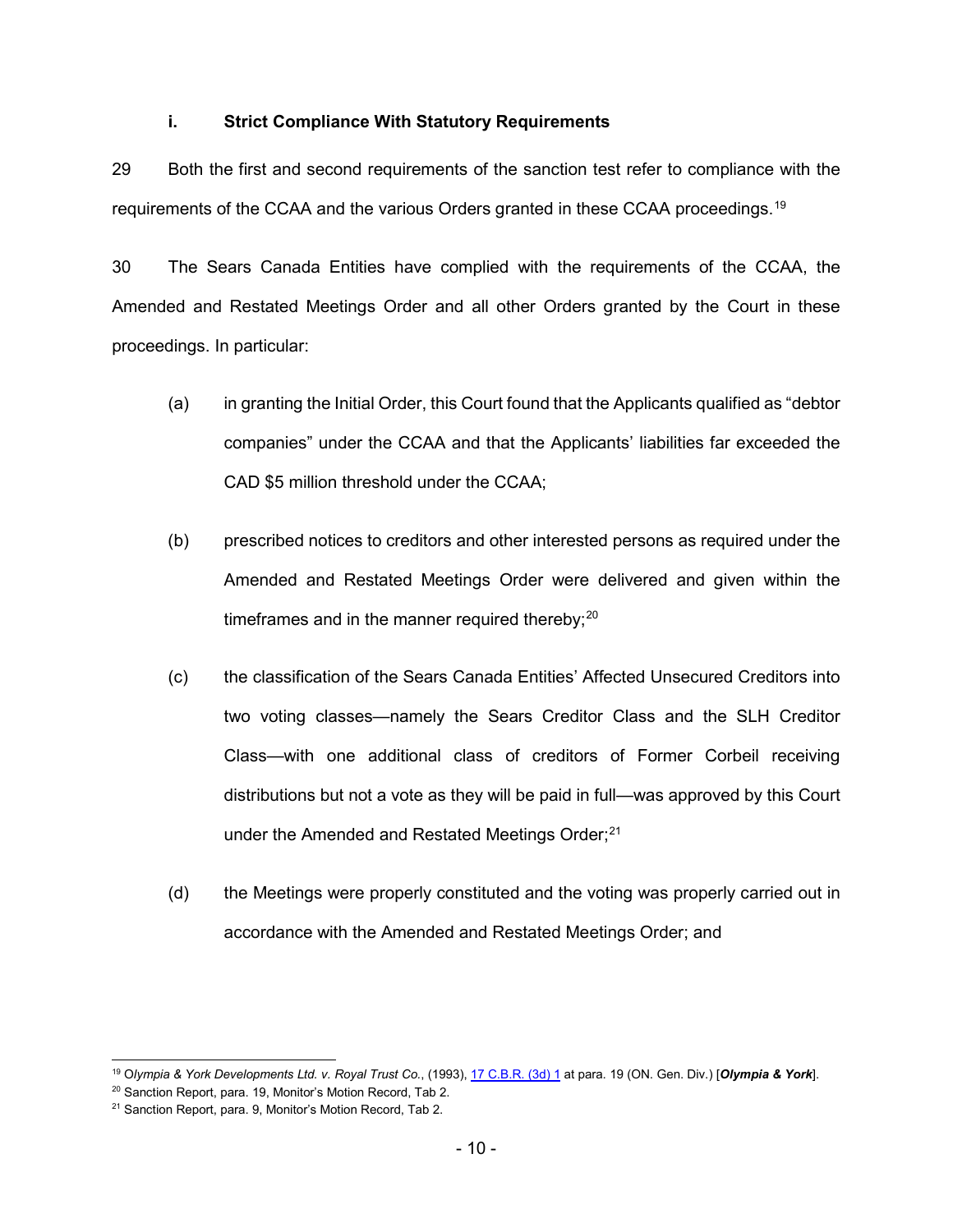(e) the Plan was approved by the two classes of Affected Unsecured Creditors by all or nearly all creditors in each case, far exceeding the statutory "double" majority required for each class under section  $6(1)$  of the CCAA.<sup>[22](#page-11-0)</sup>

31 In accordance with the provisions of the CCAA, the Plan provides for payment of any crown claims of the type described in section 6(3) and any employee claims of the type described in section 6(5) in accordance with those provisions of the CCAA.<sup>[23](#page-11-1)</sup> Accordingly, the requirements in sections 6(3) and 6(5) are satisfied.

32 No amounts are payable pursuant to Section 6(6) of the CCAA.<sup>[24](#page-11-2)</sup>

33 In accordance with section 6(8) of the CCAA, the Plan provides that the holders of Equity Claims (other than in respect of Former Corbeil) will not receive any consideration or distributions under the Plan in respect of their Equity Claims as Affected Unsecured Creditors will not be paid in full. $25$ 

34 The Monitor accordingly submits that the statutory requirements for the sanction of the Plan under section 6 of the CCAA have been satisfied.

# **ii. Nothing Has Been Done Or Purported To Be Done That Is Not Authorized By The CCAA**

35 With respect to the second part of the test for sanction of a plan of compromise or arrangement under the CCAA, the Court may rely on the reports of the Monitor and on the parties

<span id="page-11-0"></span> <sup>22</sup> CCAA, s. 6(1). Sanction Report, para. 23, Monitor's Motion Record, Tab 2.

<span id="page-11-1"></span><sup>23</sup> Plan Report, para. 94, Monitor's Motion Record, Tab 3.

<span id="page-11-2"></span><sup>24</sup> Plan Report, paras. 95, Monitor's Motion Record, Tab 3.

<span id="page-11-3"></span><sup>25</sup> Plan Report, para. 39, Monitor's Motion Record, Tab 3.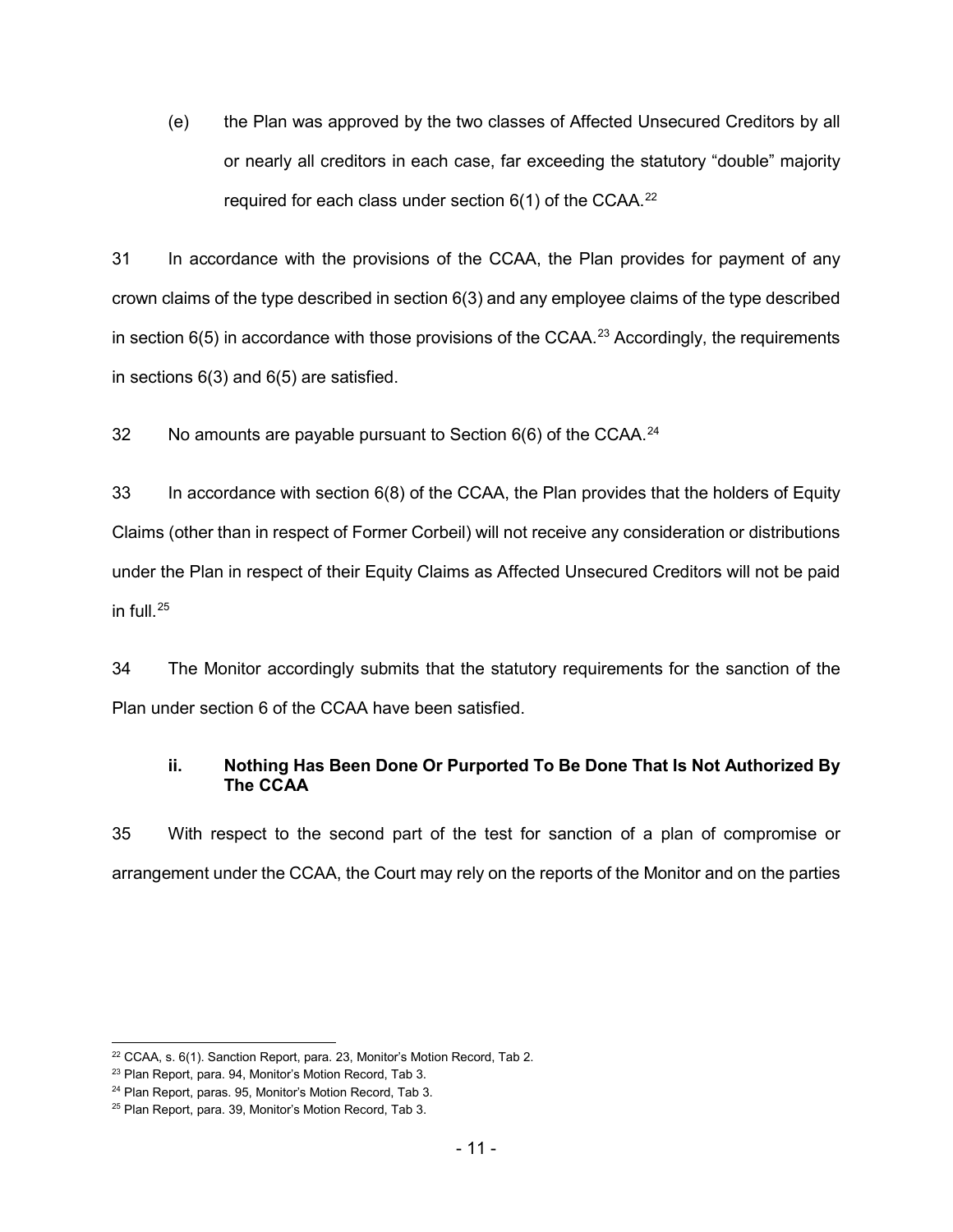and their stakeholders in assessing whether anything has been done or purported to have been done that is not authorized by the CCAA.<sup>[26](#page-12-0)</sup>

36 As described in the reports of the Monitor in these proceedings:

- (a) throughout the course of these proceedings, the Sears Canada Entities have acted in good faith and with due diligence; and
- (b) the Sears Canada Entities have complied with the requirements of the CCAA and the Orders of this Court in all material respects. [27](#page-12-1)

37 The Monitor therefore submits that the second part of the test for plan sanctioning has been met.

# **iii. The Plan Is Fair And Reasonable**

38 With respect to the final part of the plan sanction test—whether the Plan is fair and reasonable—the Monitor submits that the Court is to consider the relative degrees of prejudice that would flow from granting or refusing the relief being sought under the CCAA and whether the plan represents a reasonable and fair balancing of interests, in light of the other commercial alternatives available (if any). $28$ 

39 Further, and as noted by Justice Gascon in *Abitibi*,

"[c]onsidering that a plan is, first and foremost, a compromise and arrangement reached between a debtor company and its creditors, there is, indeed, a heavy onus on parties seeking to upset a plan where the required majorities have supported it. From that standpoint, a court should not lightly second-guess the business decisions reached by the creditors as a body."[29](#page-12-3)

<span id="page-12-0"></span> <sup>26</sup> *[Canadian](http://canlii.ca/t/5n40) Airlines*, *supra*, at para. 64 (citing *[Olympia & York](http://canlii.ca/t/g1h36)*) and *Canwest Global Communications Corp*. *(Re)*[, 2010 ONSC 4209](http://canlii.ca/t/2btgn)  at para. 17 [*Canwest Global*].

<span id="page-12-1"></span><sup>27</sup> Sanction Report, paras. 27-28, Monitor's Motion Record, Tab 2.

<span id="page-12-2"></span><sup>28</sup> *[Canadian Airlines](http://canlii.ca/t/5n40)*, *supra*, at para. 3; *[Canwest Global](http://canlii.ca/t/2btgn)*, *supra*, at para. 19; *Re AbitibiBowater Inc.*, [2010 QCCS 4450](http://canlii.ca/t/2cqqn) at paras. 29-43 [*Abitibi*].

<span id="page-12-3"></span><sup>29</sup> *[Abibiti](http://canlii.ca/t/2cqqn)*, *supra*, at para. 34.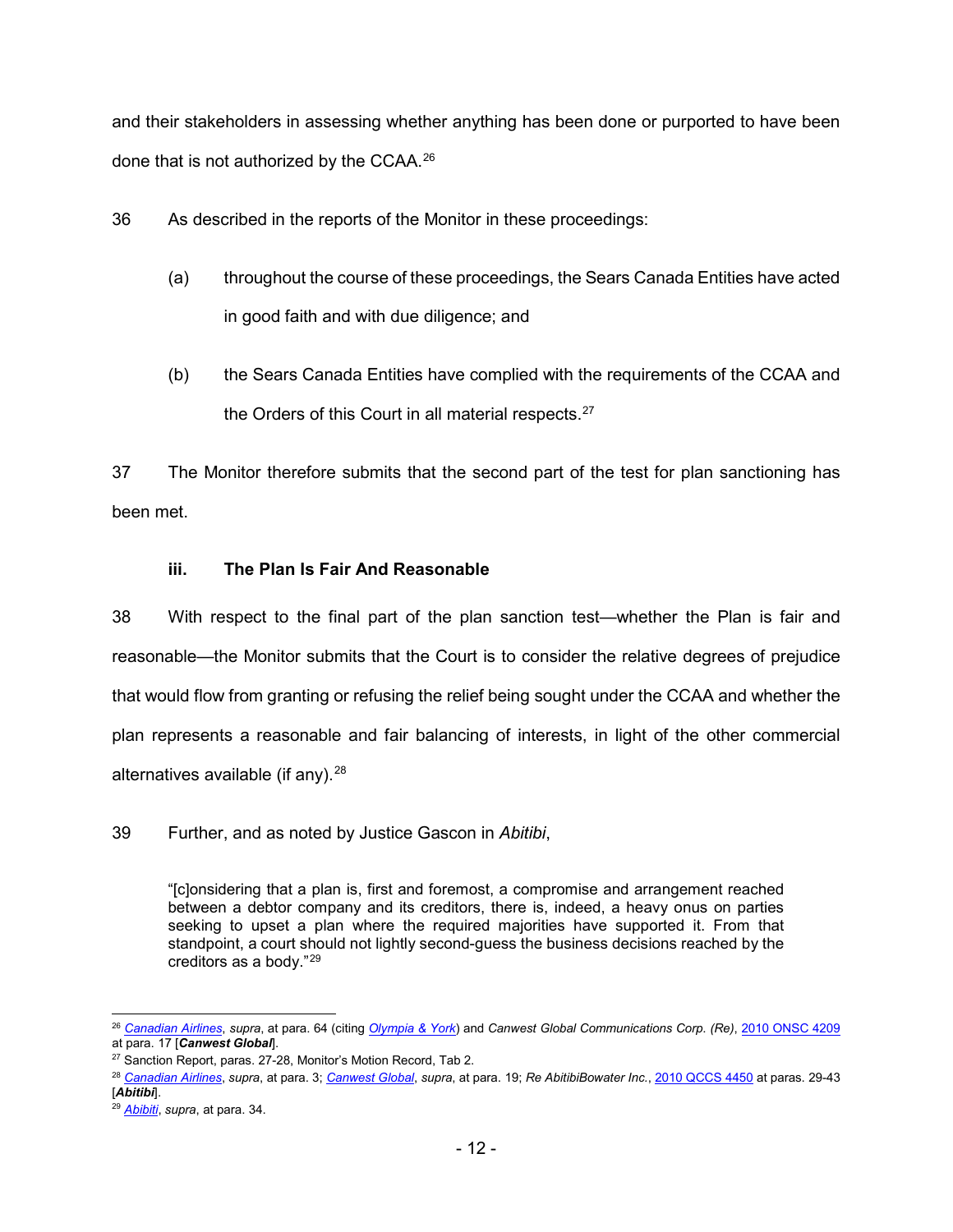This principle should be given even greater weight where, as in this case, creditors have overwhelmingly voted to approve the Plan.

40 Factors considered by courts in assessing whether a plan is fair and reasonable in the circumstances include:

- (a) whether the claims were properly classified and whether the requisite majority of creditors approved the plan;
- (b) what creditors would receive on a bankruptcy or liquidation as compared to the plan;
- (c) other viable alternatives to the plan and bankruptcy;
- (d) whether there is any oppression of the rights of creditors;
- (e) whether there is any unfairness to shareholders; and
- (f) the public interest.  $30$
- 41 Each of these factors strongly supports approval of the Plan by this Court. In particular:
	- (a) Classification: The classification of creditors and partial substantive consolidation provided for in the Plan has been approved by the Court pursuant to the Amended and Restated Meetings Order.
	- (b) Creditor Approval: The Plan received overwhelming support at the Meetings. That the Plan was approved so strongly reflects the fact that it was the product of a

<span id="page-13-0"></span> <sup>30</sup> *[Canwest Global](http://canlii.ca/t/2btgn)*, *supra*, at para. 21. See also *Re Sino-Forest Corp*.[, 2012 ONSC 7050](http://canlii.ca/t/fv8tb) at para. 61 [*Sino-Forest*].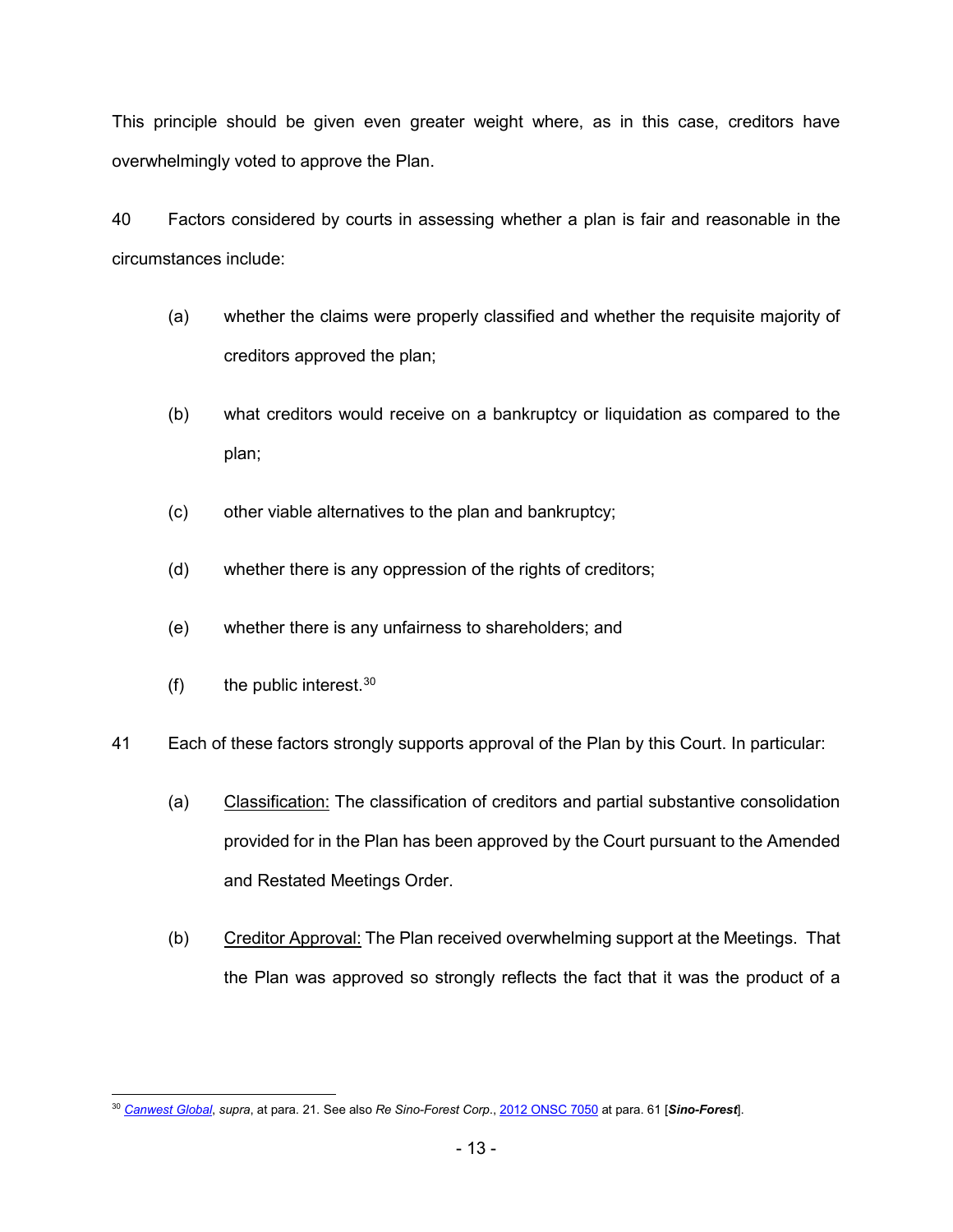robust and extensive negotiation process amongst stakeholders, with the full and transparent participation of material creditor groups and their advisors.

- (c) Alternatives to the Plan and Estimated Recoveries on Bankruptcy: If the Plan is not implemented, various claims, including the Pension Claim, would remain unresolved and distributions may be extensively delayed while steps are taken to determine these claims and their relative priorities. The results of any process to resolve these claims would be uncertain and the amounts to be recovered by creditors could be materially impacted. Notably, a bankruptcy also may not resolve these issues. [31](#page-14-0) The Plan provides certainty regarding these issues and expedites the distribution process.
- (d) No Oppression of Creditors: The pre-insolvency rights and relative priorities of Affected Unsecured Creditors are respected under the Plan, and there is no oppression of creditors' rights. Case law makes clear that a plan does not need to necessarily provide equal treatment to all parties in order to be equitable, so long as there is a sufficient rational explanation for any differences in recovery for particular creditors or classes of creditors.<sup>[32](#page-14-1)</sup> In the present case, the Plan treats Affected Creditors fairly and provides for the same distribution among the creditors within each Unsecured Creditor Class, subject to limited exceptions. To the extent that certain Affected Unsecured Creditors will receive different levels of recovery on their claims, those differences can be explained by either: (i) the benefits of reaching a commercial resolution, such as in the case of the Pension Claim; or (ii)

<span id="page-14-0"></span> <sup>31</sup> Plan Report, paras.106-110, Monitor's Motion Record, Tab 3.

<span id="page-14-1"></span><sup>32</sup> *[Sino-Forest](http://canlii.ca/t/fv8tb)*, *supra*, at paras. 65 and 66. See also *[Canadian](http://canlii.ca/t/5n40) Airlines*, *supra*, at para 179.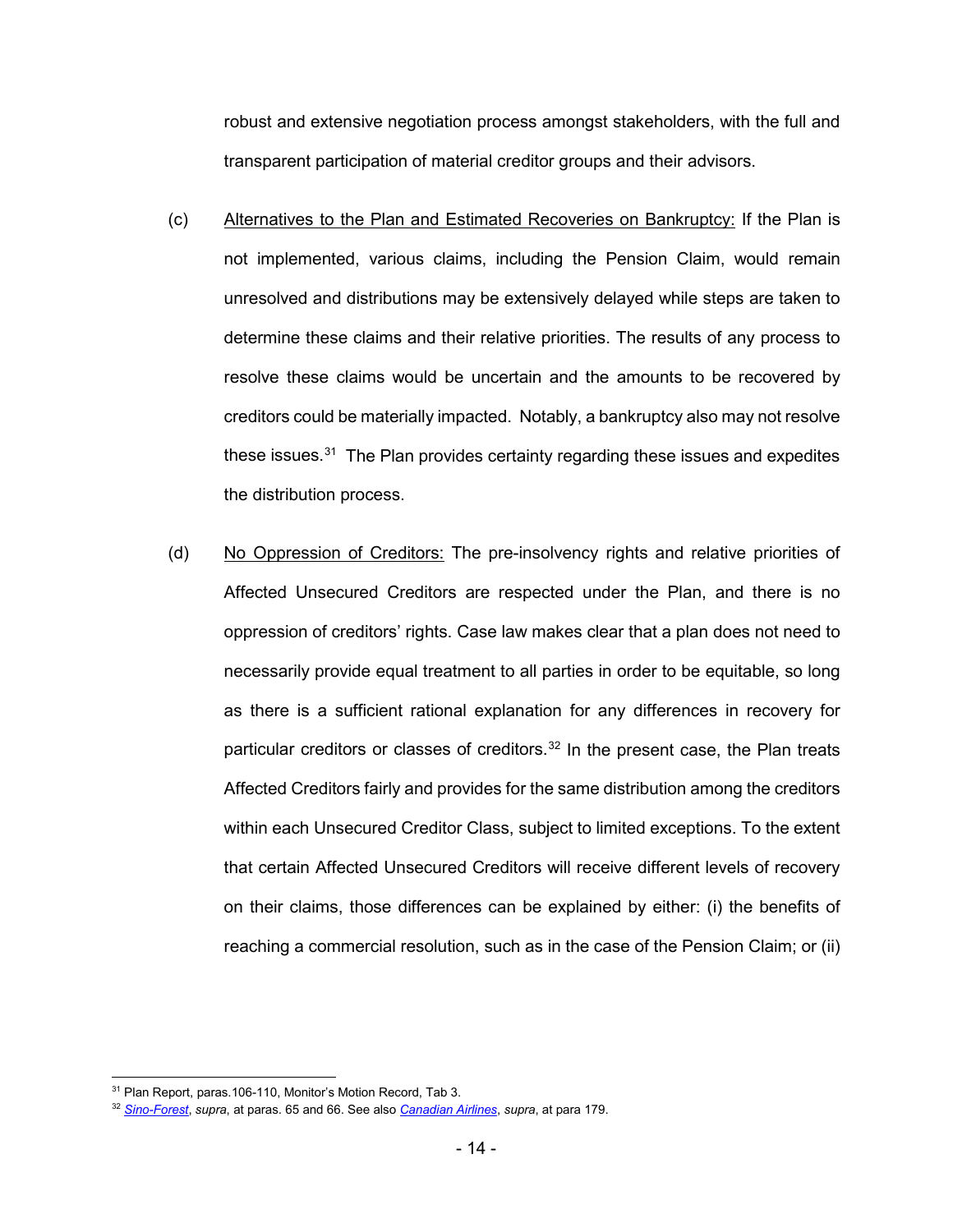expediency, in the case of certain claims that are not material in the context of the overall size of the claims in these proceedings.<sup>[33](#page-15-0)</sup>

(e) No Unfairness to Shareholders: Given that Affected Unsecured Creditors of the Sears Parties and SLH Parties are not being paid in full, there is no unfairness in equity claims against those parties receiving no recoveries under the Plan. Their treatment is consistent with the provisions of the CCAA.

In the case of Former Corbeil, amounts will be paid on account of Sears Canada's equity claim (and thereafter to Affected Unsecured Creditors of the Sears Parties) as a shareholder of Former Corbeil, but that is because all other claims against Former Corbeil will be paid in full.

(f) The Plan is in the Public Interest: It is in the public interest for this insolvency to be resolved and distributions to be made to Affected Unsecured Creditors (including retirees and former employees) efficiently and as soon as practicable. The Plan achieves this objective.

# **B. The Releases are Appropriate in the Circumstances**

<span id="page-15-2"></span>42 It is now well established that courts have the jurisdiction to sanction plans containing releases in favour of third parties, subject to appropriate limitations. [34](#page-15-1)

43 Courts have approved third party releases in the context of plans of arrangement where the releases are rationally tied to a resolution of the debtors' claims, will benefit creditors generally,

<span id="page-15-0"></span><sup>&</sup>lt;sup>33</sup> Updated Plan Report, paras. 25-32 and 35-36, Monitor's Motion Record, Tab 4.

<span id="page-15-1"></span><sup>34</sup> *Muscletech Research and Development Inc. (Re)*, [\[2006\] O.J. No. 4087](http://canlii.ca/t/1prqn) at para. 8 (S.C.J. [Commercial List]). See also *ATB Financial v. Metcalfe & Mansfield Alternative Investments II Corp.*, [\[2008\] O.J. No. 2265,](http://canlii.ca/t/1x6fl) at para. 66 (S.C.J. [Commercial List]) [*Metcalfe & Mansfield*], affirme[d 2008 ONCA 587;](http://canlii.ca/t/20bks) *Cline Mining Corp*. (Re)[, 2015 ONSC 622](http://canlii.ca/t/ggndc) at paras. 12-14, and 22-28; and *[Sino-Forest](http://canlii.ca/t/fv8tb)*, *supra*, at para. 74.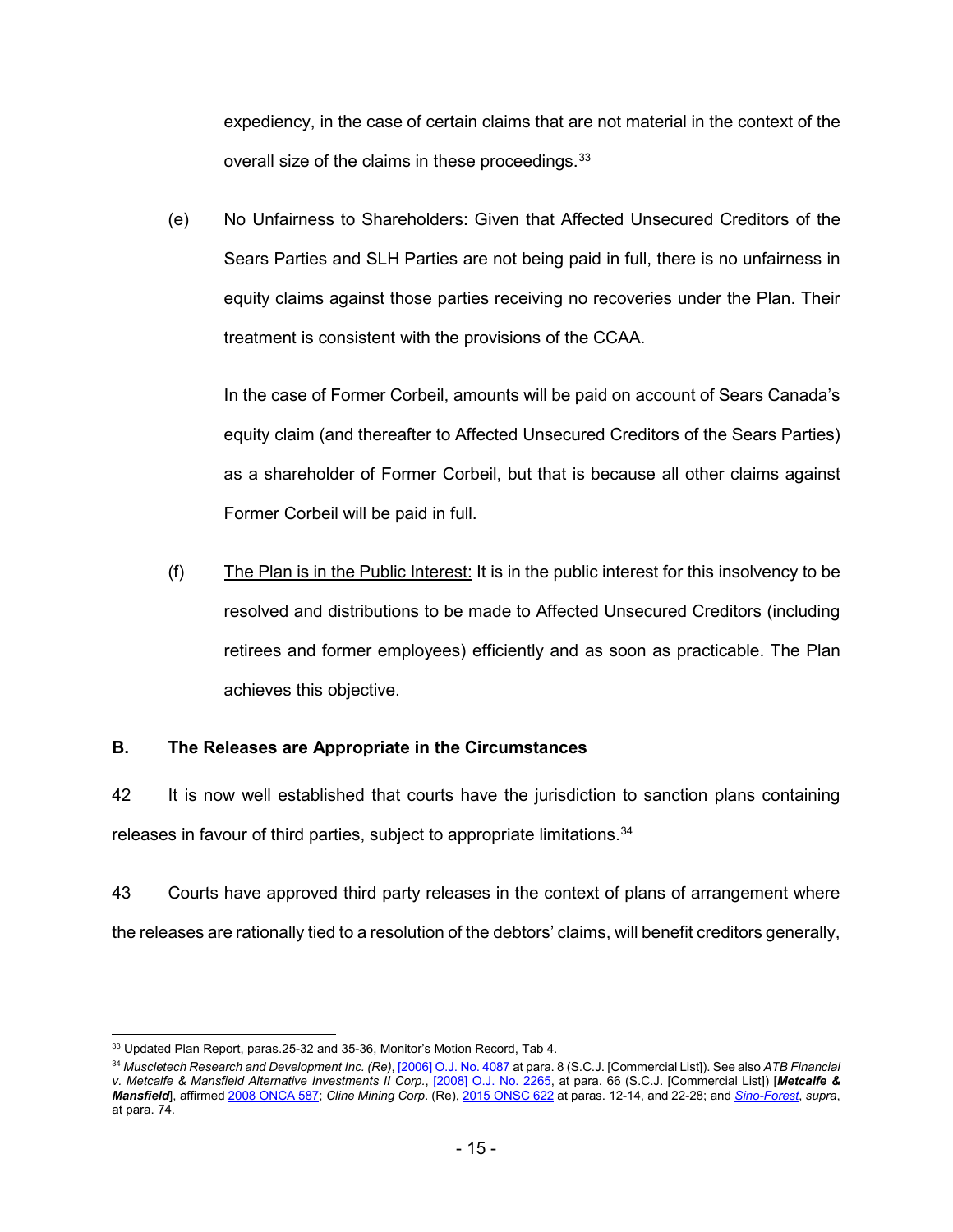and are not overly broad. In considering whether to approve such releases, courts have taken into account the following factors:

- (a) whether the parties to be released from claims were necessary and essential to the restructuring of the debtor;
- (b) whether the claims to be released are rationally connected to the purpose of the plan and necessary for it;
- (c) whether the plan would fail without the releases;
- (d) whether the third parties being released were contributing in a tangible and realistic way to the plan;
- (e) whether the releases benefitted the debtors as well as the creditors generally;
- (f) whether the creditors voting on the plan had knowledge of the nature and effect of the releases; and
- (g) whether the releases were fair and reasonable and not overly broad. $35$

44 In determining whether to approve a third party release, the Court will take into account the particular circumstances of the case and the objectives of the CCAA. No single factor set out above will be determinative. [36](#page-16-1)

45 The releases provided in the Plan are consistent with those frequently granted in CCAA plans of compromise or arrangement<sup>[37](#page-16-2)</sup> and are provided to those parties who are:

<span id="page-16-0"></span> <sup>35</sup> *[Metcalfe & Mansfield](http://canlii.ca/t/1x6fl)*, *supra*, at para. 143; *Nortel Networks Corp*. (Re), [2010 ONSC 1708](http://canlii.ca/t/28x37) at paras. 79-82, leave to appeal denied [2010 ONCA 402;](http://canlii.ca/t/2b04g) *[Canwest](http://canlii.ca/t/2btgn) Global*, *supra*, at para. 30.

<span id="page-16-1"></span><sup>36</sup> *Kitchener Frame Ltd.*, [2012 ONSC 234,](http://canlii.ca/t/fpw67) at para. 82. *[SkyLink](http://canlii.ca/t/fz4b5)*, *supra*, at para. 30.

<span id="page-16-2"></span><sup>37</sup> See footnot[e 34,](#page-15-2) *supra*.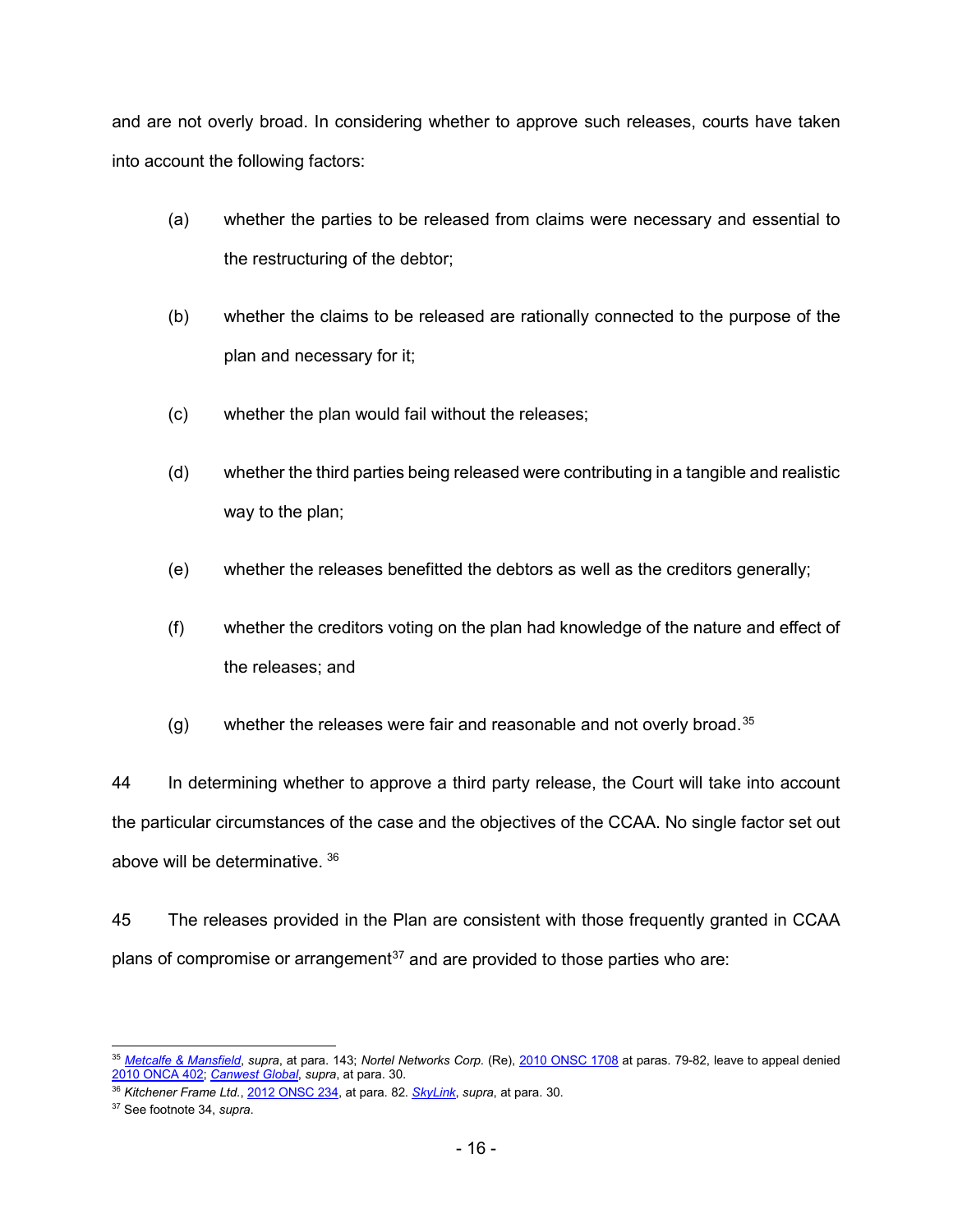- (a) current or former representatives of the Sears Canada Entities, and advisors who assisted the Sears Canada Entities and their directors and officers in these CCAA proceedings;
- (b) FTI Consulting Canada Inc., as Monitor and as receiver, as well as parties associated with the Monitor;
- (c) Employee Representative Counsel, Pension Representative Counsel, and the Employee Representatives and Pension Representatives.

46 The releases of all of these parties are rationally connected to the purpose of the Plan, which is to resolve claims related to the Sears Canada Entities business and affairs, including any claims against former directors, officers and employees and any indemnity claims that may arise therefrom against the Sears Canada Entities. Many of the released parties in the categories above contributed directly and tangibly to the restructuring process in these proceedings.<sup>38</sup>

47 The released parties also include the Settling Defendants further to and consistent with the court-approved settlements reached with those parties in the Dividend Litigation. $^{\rm 39}$  $^{\rm 39}$  $^{\rm 39}$ 

48 The releases are appropriately narrow and do *not* release the Non-Released Claims, including claims in respect of any released party's obligations under the Plan, certain claims against employees of the Sears Canada Entities to the extent of available insurance, as well as liability for fraud or wilful misconduct, and other claims that are not permitted to be compromised or released under the CCAA, particularly claims under section 5.1(2) of the CCAA. These releases are in addition to the releases previously granted in connection with the resolution of the Dividend Litigation.

<span id="page-17-0"></span><sup>&</sup>lt;sup>38</sup> Plan Report, para. 102), Monitor's Motion Record, Tab 3. See also Updated Plan Report, para 15(c), Monitor's Motion Record, Tab 4.

<span id="page-17-1"></span><sup>39</sup> Plan Report, para. 101, Monitor's Motion Record, Tab 3.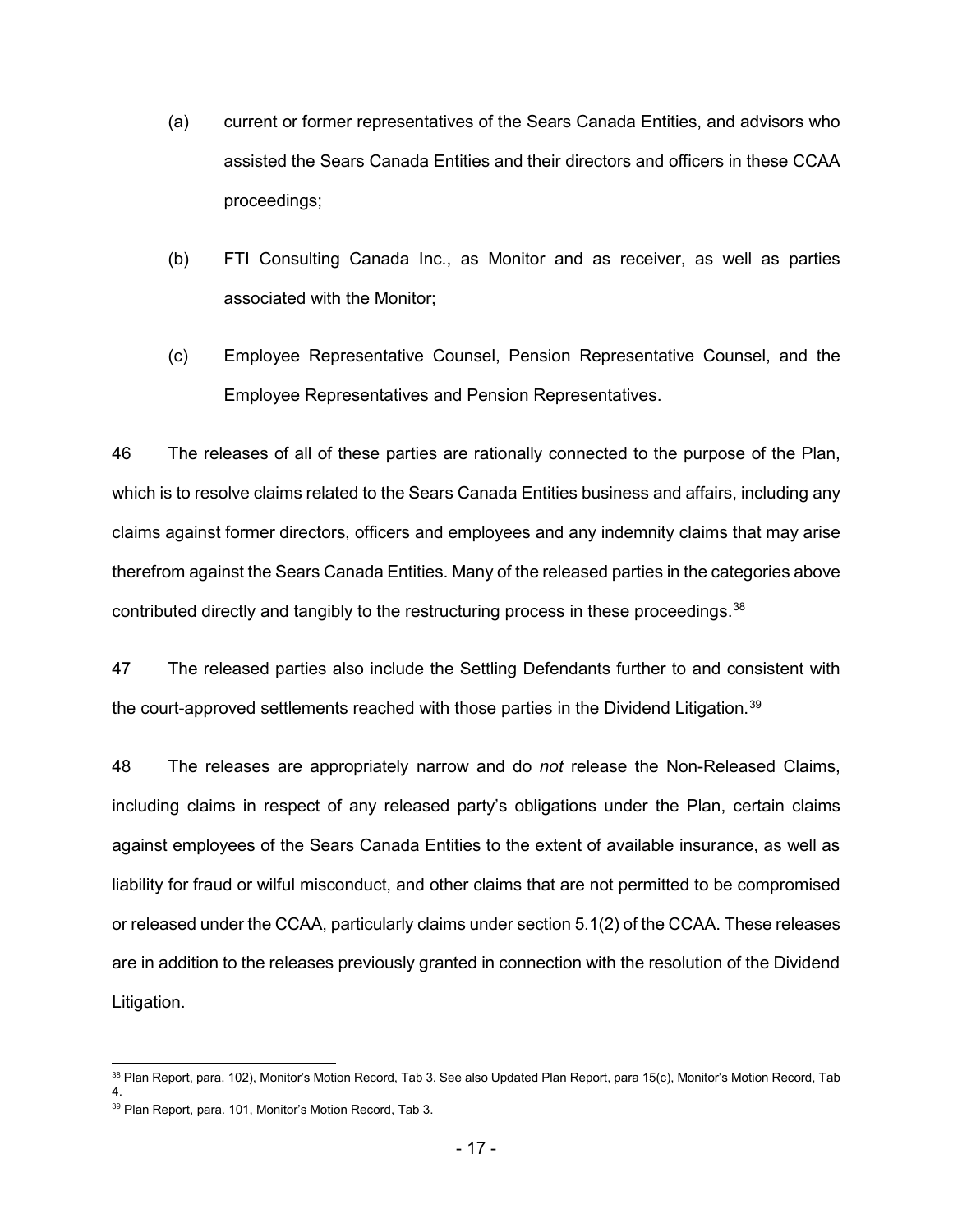49 The Releases were also well publicized. Full disclosure of them was made in the Updated Plan Report, in the version of the Plan that was filed with the Court on October 22, 2020 and, in various of the other Meeting Materials that were sent to all known Affected Unsecured Creditors and posted on the Monitor's website. The Monitor is not aware of any objections to the releases provided for in the Plan.

#### **PART IV - ORDER REQUESTED**

50 The Applicants submit that the Plan achieves the best possible outcome in the circumstances. The Plan will resolve numerous substantial claims against the Sears Canada Entities, preserve the Affected Unsecured Creditors' decisions to share, or not share, in the costs and benefits of the Estate 2013 Dividend Litigation, and generally provide a fair and efficient distribution of the Sears Canada Entities' remaining funds to their creditors.

51 Throughout the course of the CCAA Proceedings, the Sears Canada Entities have acted in good faith and with due diligence. The Sears Canada Entities have further complied with the requirements of the CCAA and the Orders of this Court.

52 The Plan is fair and reasonable, and was approved at the Meetings with overwhelming support from the Affected Unsecured Creditors that voted at the Meetings.

53 For all of the reasons above, the Monitor believes that the Plan represents the best option available to the Sears Canada Entities and their Affected Unsecured Creditors in the circumstances, and recommends and requests that this Honourable Court approve the Plan and grant the requested relief under the Sanction Order.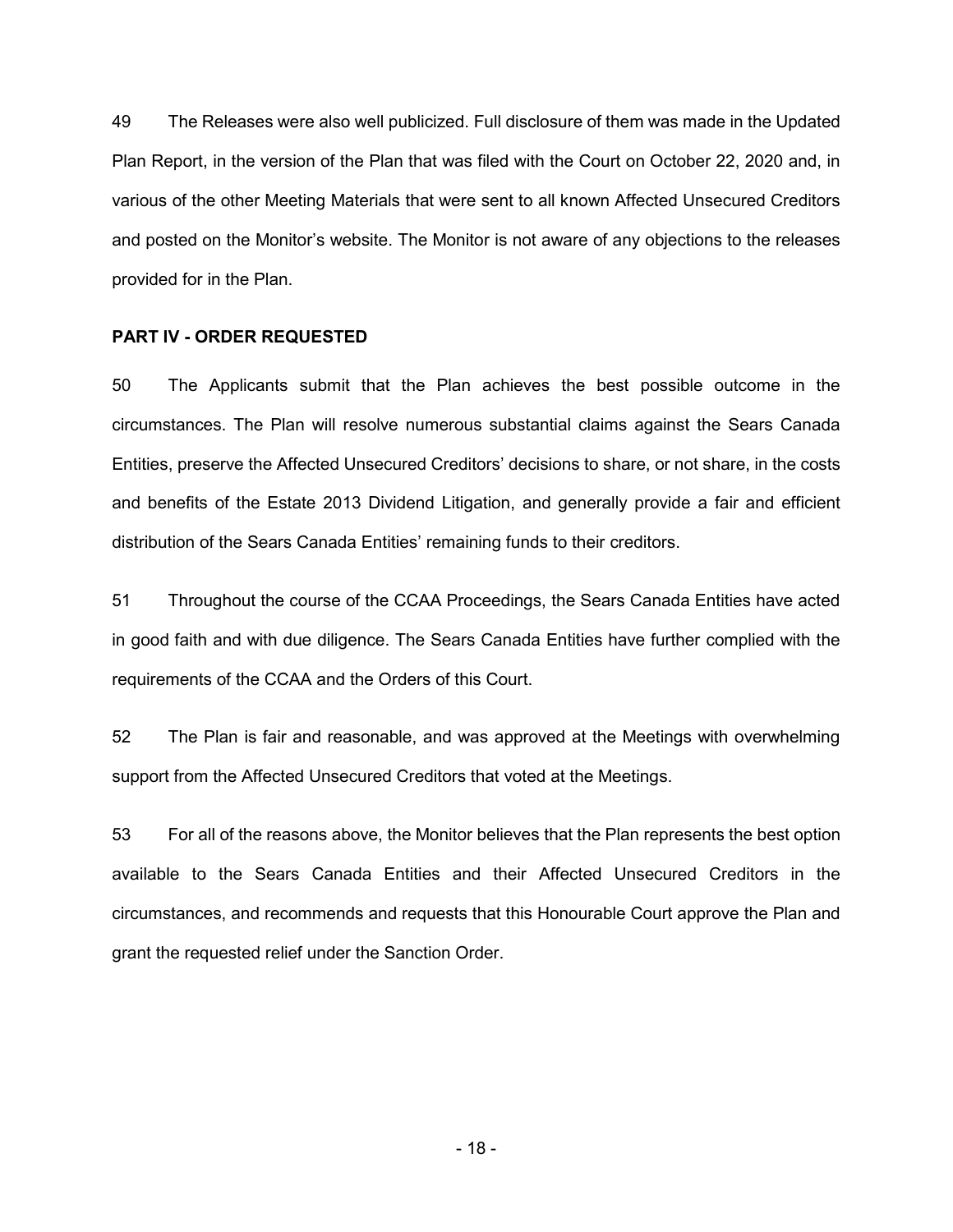ALL OF WHICH IS RESPECTFULLY SUBMITTED this 17th day of November, 2020.

**NORTON ROSE FULBRIGHT CANADA LLP**

Lawyers for FTI Consulting Canada Inc., as Monitor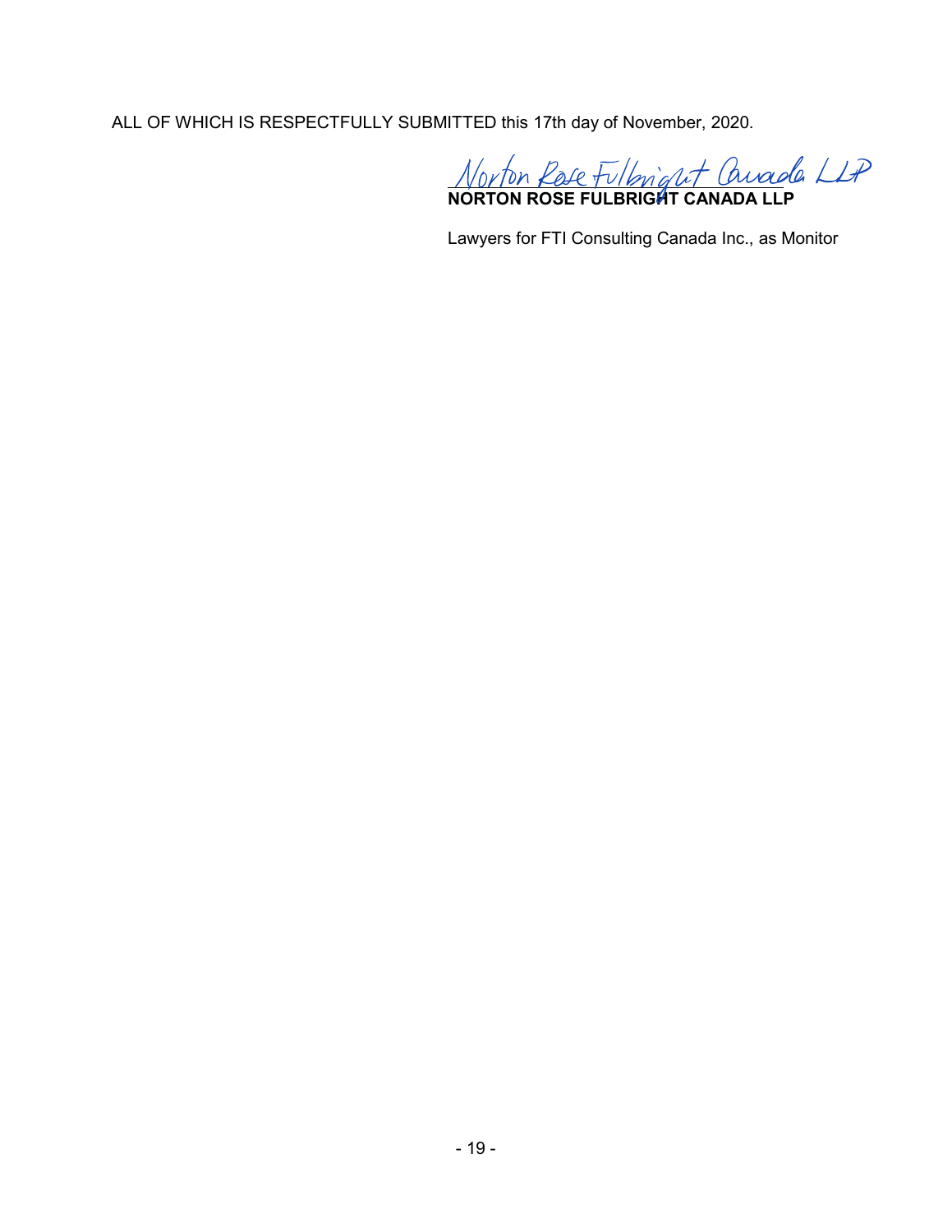# **SCHEDULE "A" LIST OF AUTHORITIES**

- 1. *Northland Properties Ltd. (Re)*, (1988), [73 C.B.R. \(N.S.\) 175](http://canlii.ca/t/22kc4) (B.C.S.C.); affirmed (1989) [73 C.B.R. \(N.S.\) 195](http://canlii.ca/t/216mc) (B.C.C.A.)
- 2. *Canadian Airlines Corp*. (*Re)*,[2000 ABQB 442;](http://canlii.ca/t/5n40) leave to appeal denied [2000 ABCA 238;](http://canlii.ca/t/5rq0) affirmed [2001 ABCA 9;](http://canlii.ca/t/5rn7) leave to appeal to SCC denied [2001] S.C.C.A. No. 60
- 3. *SkyLink Aviation Inc. (Re)* , [2013 ONSC 2519](http://canlii.ca/t/fz4b5)
- 4. *Olympia & York Developments Ltd., v. Royal Trust Co.*, (1993), [17 C.B.R. \(3d\) 1](http://canlii.ca/t/g1h36)
- 5. *Canwest Global Communications Corp*. *(Re)*, [2010 ONSC 4209](http://canlii.ca/t/2btgn)
- 6. *Re AbitibiBowater Inc.*, [2010 QCCS 4450](http://canlii.ca/t/2cqqn)
- 7. *Re Sino-Forest Corp*., [2012 ONSC 7050](http://canlii.ca/t/fv8tb)
- 8. *Muscletech Research and Development Inc. (Re)*, [2006] [O.J. No. 4807](http://canlii.ca/t/1prqn)
- 9. *ATB Financial v. Metcalfe & Mansfield Alternative Investments II Corp.*, [\[2008\] O.J. No.](http://canlii.ca/t/1x6fl)  [2265;](http://canlii.ca/t/1x6fl) affirmed [2008 ONCA 587](http://canlii.ca/t/20bks)
- 10. *Cline Mining Corp*. (Re), [2015 ONSC 622](http://canlii.ca/t/ggndc)
- 11. *Nortel Networks Corp*. (Re), [2010 ONSC 1708;](http://canlii.ca/t/28x37) leave to appeal denied [2010 ONCA 402](http://canlii.ca/t/2b04g)
- 12. *Kitchener Frame Ltd.*, [2012 ONSC 234](http://canlii.ca/t/fpw67)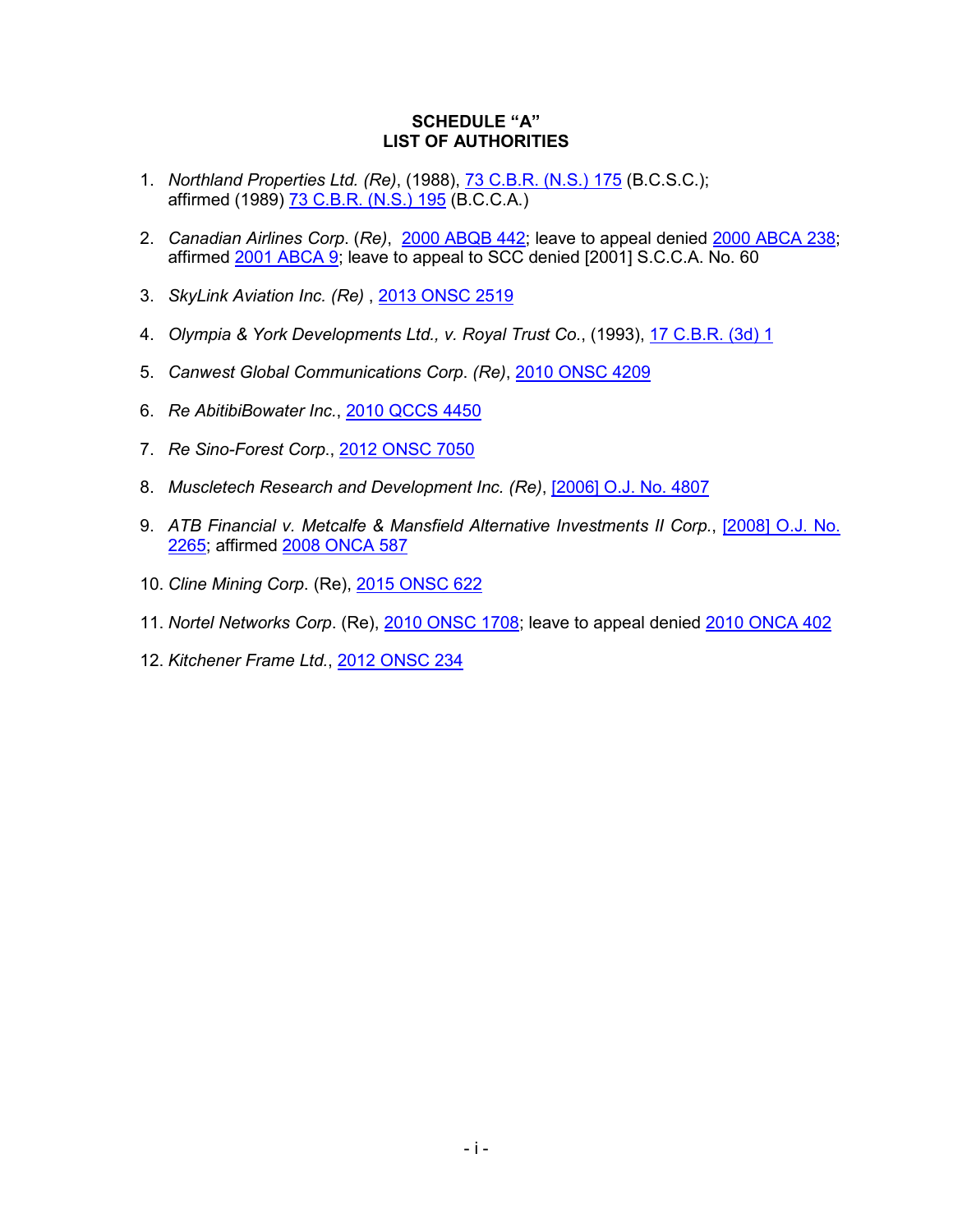# **SCHEDULE "B" RELEVANT STATUTES**

# **COMPANIES' CREDITORS ARRANGEMENT ACT (R.S.C., 1985, c. C-36) PART I – COMPROMISES AND ARRANGEMENTS**

# *Compromises to be sanctioned by court*

**6** (1) If a majority in number representing two thirds in value of the creditors, or the class of creditors, as the case may be — other than, unless the court orders otherwise, a class of creditors having equity claims, — present and voting either in person or by proxy at the meeting or meetings of creditors respectively held under sections 4 and 5, or either of those sections, agree to any compromise or arrangement either as proposed or as altered or modified at the meeting or meetings, the compromise or arrangement may be sanctioned by the court and, if so sanctioned, is binding

- (a) on all the creditors or the class of creditors, as the case may be, and on any trustee for that class of creditors, whether secured or unsecured, as the case may be, and on the company; and
- (b) in the case of a company that has made an authorized assignment or against which a bankruptcy order has been made under the *Bankruptcy and Insolvency Act* or is in the course of being wound up under the *Winding-up and Restructuring Act*, on the trustee in bankruptcy or liquidator and contributories of the company.

# *Court may order amendment*

(2) If a court sanctions a compromise or arrangement, it may order that the debtor's constating instrument be amended in accordance with the compromise or arrangement to reflect any change that may lawfully be made under federal or provincial law.

# *Restriction — certain Crown claims*

(3) Unless Her Majesty agrees otherwise, the court may sanction a compromise or arrangement only if the compromise or arrangement provides for the payment in full to Her Majesty in right of Canada or a province, within six months after court sanction of the compromise or arrangement, of all amounts that were outstanding at the time of the application for an order under section 11 or 11.02 and that are of a kind that could be subject to a demand under

- (a) subsection 224(1.2) of the [Income Tax Act;](https://laws-lois.justice.gc.ca/eng/acts/I-3.3)
- (b) any provision of the [Canada Pension Plan](https://laws-lois.justice.gc.ca/eng/acts/C-8) or of the [Employment Insurance Act](https://laws-lois.justice.gc.ca/eng/acts/E-5.6) that refers to subsection 224(1.2) of the [Income Tax Act](https://laws-lois.justice.gc.ca/eng/acts/I-3.3) and provides for the collection of a contribution, as defined in the [Canada Pension Plan,](https://laws-lois.justice.gc.ca/eng/acts/C-8) an employee's premium, or employer's premium, as defined in the [Employment Insurance Act,](https://laws-lois.justice.gc.ca/eng/acts/E-5.6) or a premium under Part VII.1 of that Act, and of any related interest, penalties or other amounts; or
- (c) any provision of provincial legislation that has a purpose similar to subsection 224(1.2) of the [Income Tax Act,](https://laws-lois.justice.gc.ca/eng/acts/I-3.3) or that refers to that subsection, to the extent that it provides for the collection of a sum, and of any related interest, penalties or other amounts, and the sum
	- (i) has been withheld or deducted by a person from a payment to another person and is in respect of a tax similar in nature to the income tax imposed on individuals under the *Income Tax Act*, or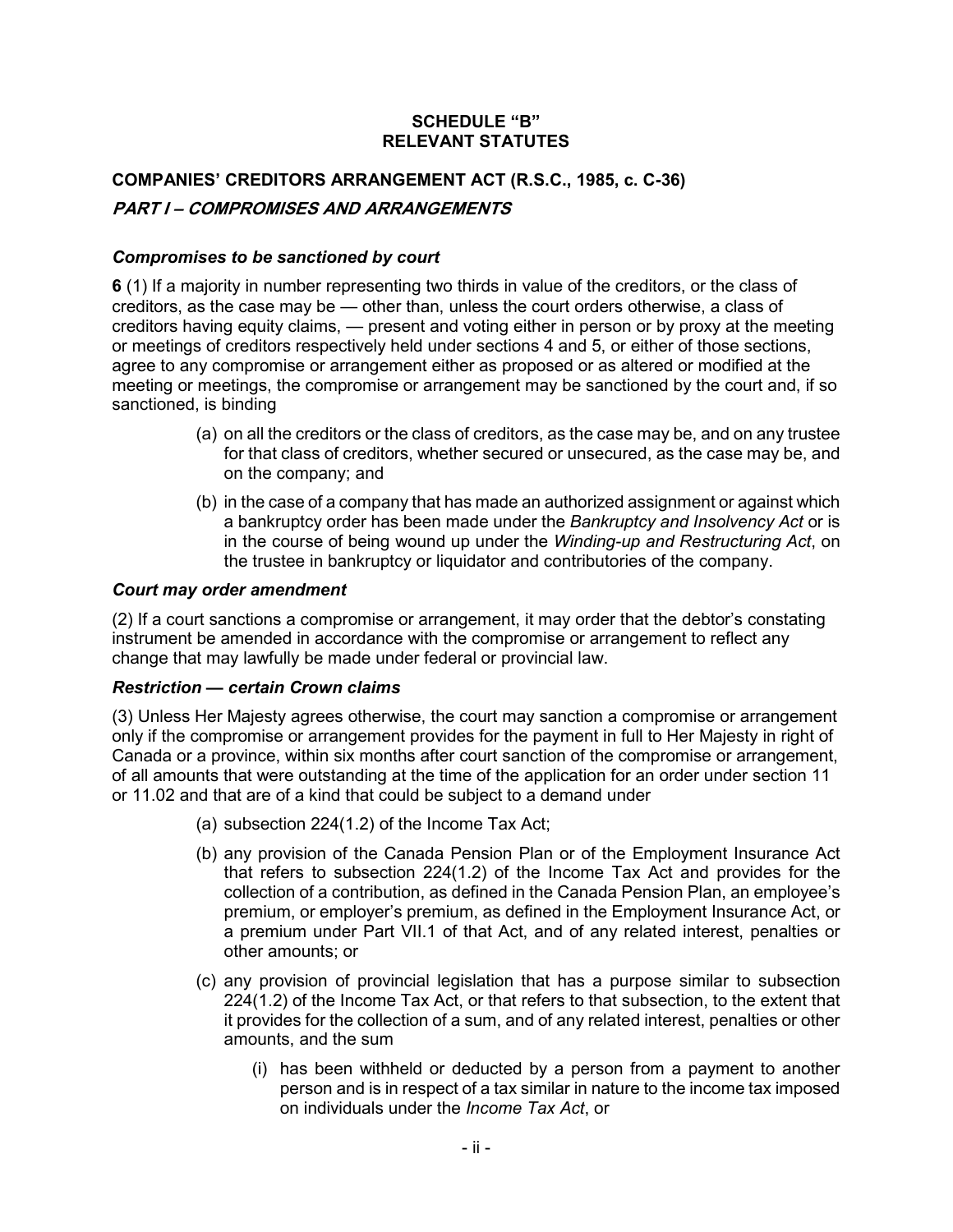(ii) is of the same nature as a contribution under the *Canada Pension Plan* if the province is a *province providing a comprehensive pension plan* as defined in subsection 3(1) of the *Canada Pension Plan* and the provincial legislation establishes a *provincial pension plan* as defined in that subsection.

# *Restriction — default of remittance to Crown*

(4) If an order contains a provision authorized by section 11.09, no compromise or arrangement is to be sanctioned by the court if, at the time the court hears the application for sanction, Her Majesty in right of Canada or a province satisfies the court that the company is in default on any remittance of an amount referred to in subsection (3) that became due after the time of the application for an order under section 11.02.

#### *Restriction — employees, etc.*

(5) The court may sanction a compromise or an arrangement only if

- (a) the compromise or arrangement provides for payment to the employees and former employees of the company, immediately after the court's sanction, of
	- (i) amounts at least equal to the amounts that they would have been qualified to receive under paragraph 136(1)(d) of the [Bankruptcy and Insolvency Act](https://laws-lois.justice.gc.ca/eng/acts/B-3) if the company had become bankrupt on the day on which proceedings commenced under this Act, and
	- (ii) wages, salaries, commissions or compensation for services rendered after proceedings commence under this Act and before the court sanctions the compromise or arrangement, together with, in the case of travelling salespersons, disbursements properly incurred by them in and about the company's business during the same period; and
- (b) the court is satisfied that the company can and will make the payments as required under paragraph (a).

#### *Restriction — pension plan*

(6) If the company participates in a prescribed pension plan for the benefit of its employees, the court may sanction a compromise or an arrangement in respect of the company only if

- (a) the compromise or arrangement provides for payment of the following amounts that are unpaid to the fund established for the purpose of the pension plan:
	- (i) an amount equal to the sum of all amounts that were deducted from the employees' remuneration for payment to the fund,
	- (ii) if the prescribed pension plan is regulated by an Act of Parliament,
		- (A) an amount equal to the normal cost, within the meaning of subsection 2(1) of the *Pension Benefits Standards Regulations, 1985*, that was required to be paid by the employer to the fund, and
		- (B) an amount equal to the sum of all amounts that were required to be paid by the employer to the fund under a defined contribution provision, within the meaning of subsection 2(1) of the *Pension Benefits Standards Act, 1985*,
		- (C) an amount equal to the sum of all amounts that were required to be paid by the employer to the administrator of a pooled registered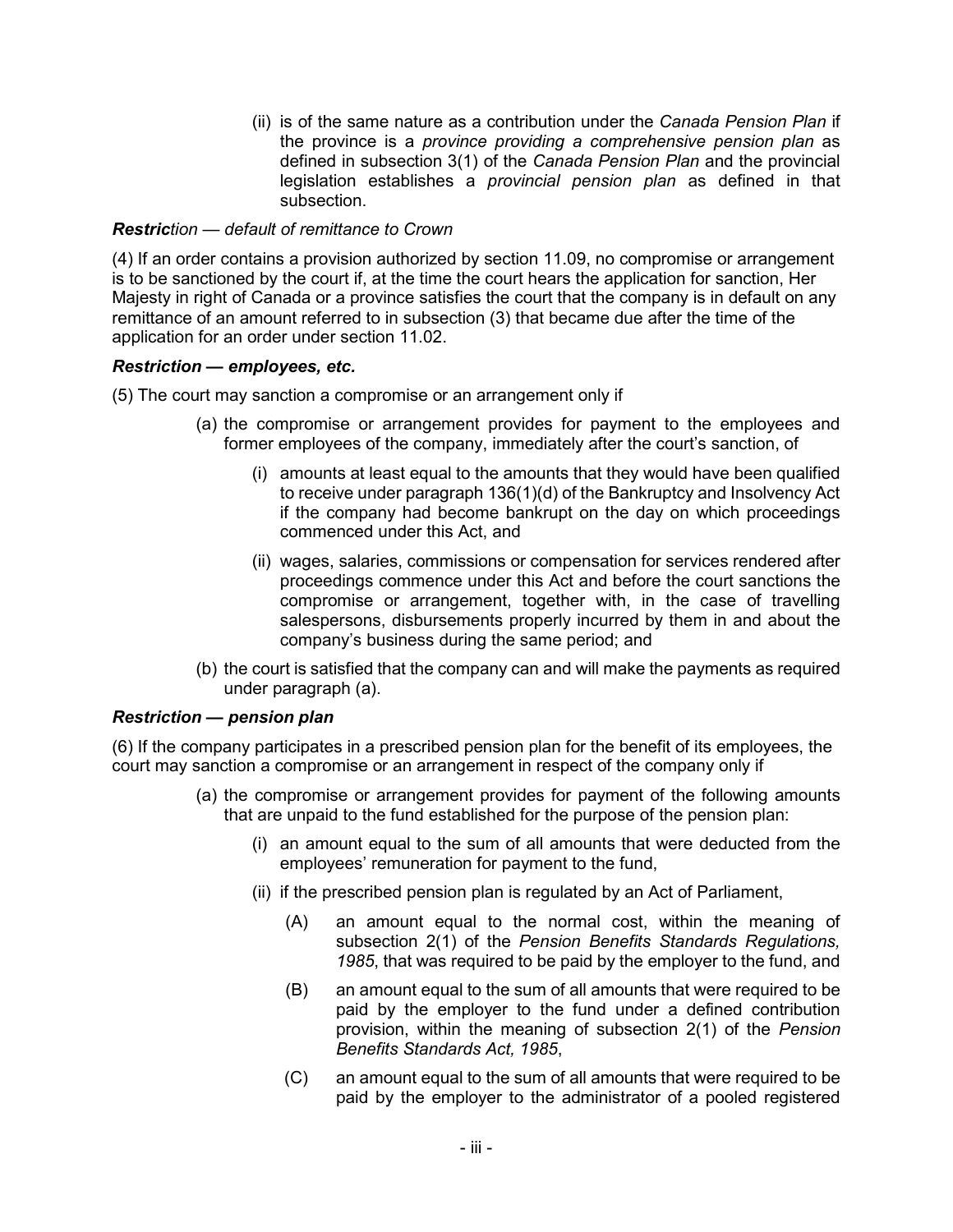pension plan, as defined in subsection 2(1) of the *Pooled Registered Pension Plans Act*, and

- (iii) in the case of any other prescribed pension plan,
	- (A) an amount equal to the amount that would be the normal cost, within the meaning of subsection 2(1) of the [Pension Benefits](https://laws-lois.justice.gc.ca/eng/regulations/SOR-87-19)  [Standards Regulations, 1985,](https://laws-lois.justice.gc.ca/eng/regulations/SOR-87-19) that the employer would be required to pay to the fund if the prescribed plan were regulated by an Act of Parliament, and
	- (B) an amount equal to the sum of all amounts that would have been required to be paid by the employer to the fund under a defined contribution provision, within the meaning of subsection 2(1) of the *Pension Benefits Standards Act, 1985*, if the prescribed plan were regulated by an Act of Parliament,
	- (C) an amount equal to the sum of all amounts that would have been required to be paid by the employer in respect of a prescribed plan, if it were regulated by the *Pooled Registered Pension Plans Act*; and
- (b) the court is satisfied that the company can and will make the payments as required under paragraph (a).

# *Non-application of subsection (6)*

(7) Despite subsection (6), the court may sanction a compromise or arrangement that does not allow for the payment of the amounts referred to in that subsection if it is satisfied that the relevant parties have entered into an agreement, approved by the relevant pension regulator, respecting the payment of those amounts.

# *Payment — equity claims*

(8) No compromise or arrangement that provides for the payment of an equity claim is to be sanctioned by the court unless it provides that all claims that are not equity claims are to be paid in full before the equity claim is to be paid.

R.S., 1985, c. C-36, s. 6; 1992, c. 27, s. 90; 1996, c. 6, s. 167; 1997, c. 12, s. 123; 2004, c. 25, s. 194; 2005, c. 47, s. 126, 2007, c. 36, s. 106; 2009, c. 33, s. 27; 2012, c. 16, s. 82.